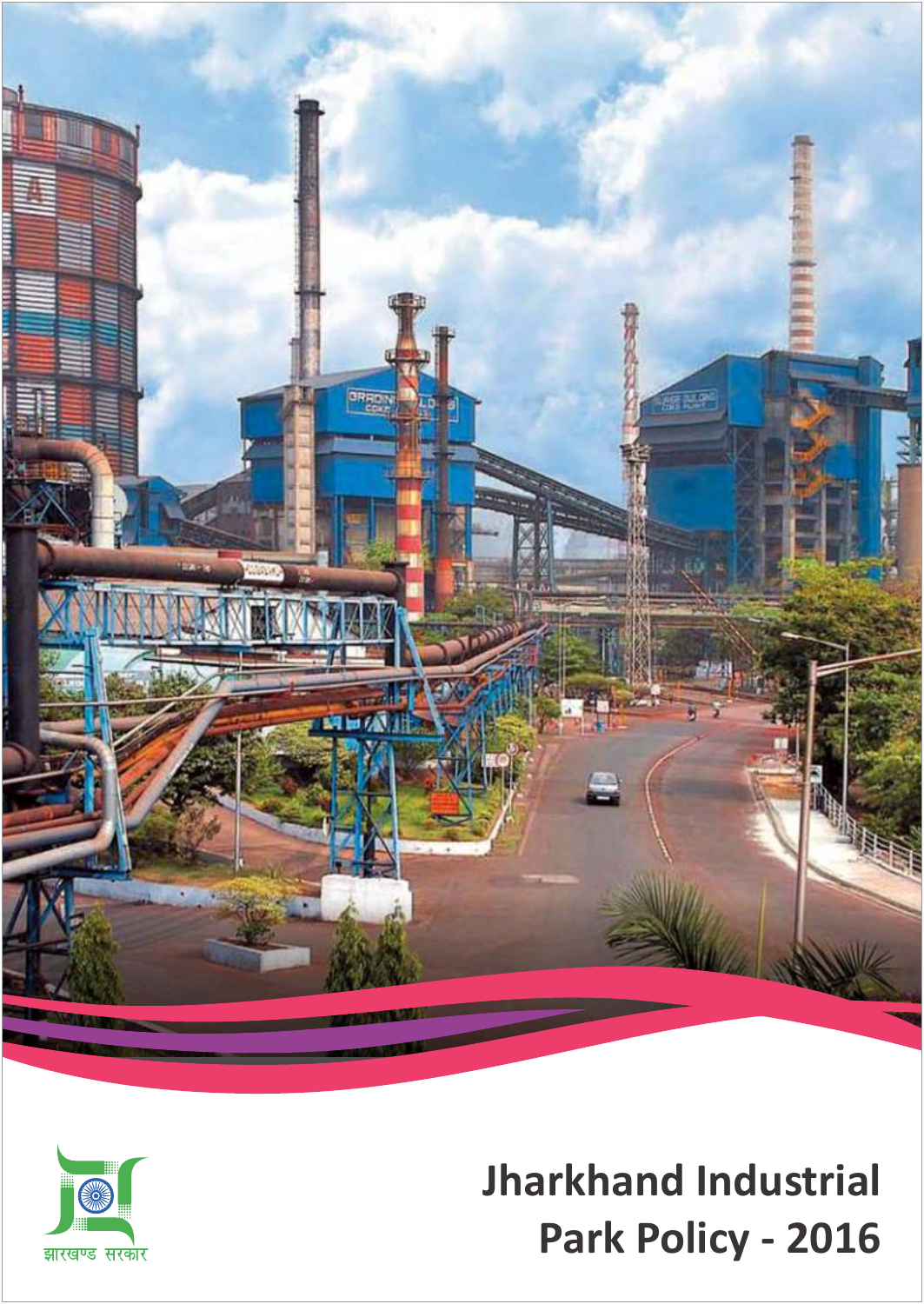# **Table of Contents**

| Sl. No.        | <b>Subject</b>                                                                                                  | Page No.       |
|----------------|-----------------------------------------------------------------------------------------------------------------|----------------|
| $\mathbf{1}$   | 1.0 Title                                                                                                       | $\mathbf{1}$   |
| $\overline{2}$ | 2.0 Definitions                                                                                                 | $\mathbf{1}$   |
| 3              | 3.0 Private Industrial Park                                                                                     | $\overline{2}$ |
| $\overline{4}$ | 3.1 Eligible Institutions                                                                                       | $\overline{2}$ |
| 5              | 3.2 Eligible Activities for Assistance in Industrial Parks Including Sector Specific<br><b>Industrial Parks</b> | $\overline{2}$ |
| 6              | 3.3 Procedure for Setting-up Private Industrial Park                                                            | 3              |
| $\overline{7}$ | 3.4 Approval of Master Plan                                                                                     | $\overline{4}$ |
| 8              | 3.5 Incentives and Concessions for Private Industrial Parks                                                     | 5              |
| 9              | 3.6 Procedure for Submission of Applications for Financial Assistance                                           | 5              |
| 10             | 3.6.1 Documents Required                                                                                        | 5              |
| 11             | 3.6.2 Release of Grant                                                                                          | 6              |
| 12             | 3.7 Time Line                                                                                                   | 9              |
| 13             | 3.8 Take Over Clause                                                                                            | 9              |
| 14             | 4.0 Joint Venture of PPP Mode Industrial Park                                                                   | 9              |
| 15             | 4.1 Eligible Institutions                                                                                       | 9              |
| 16             | 4.3 Procedure for Setting-up Joint Venture of PPP Mode Industrial park                                          | 9              |
| 17             | 4.4 Viability Gap Fund                                                                                          | 10             |
| 18             | 4.5 Other Conditions                                                                                            | 10             |
| 19             | 5.0 Operations and Maintenance                                                                                  | 11             |
| 20             | 6.0 Monitoring of Private Industrial park                                                                       | 11             |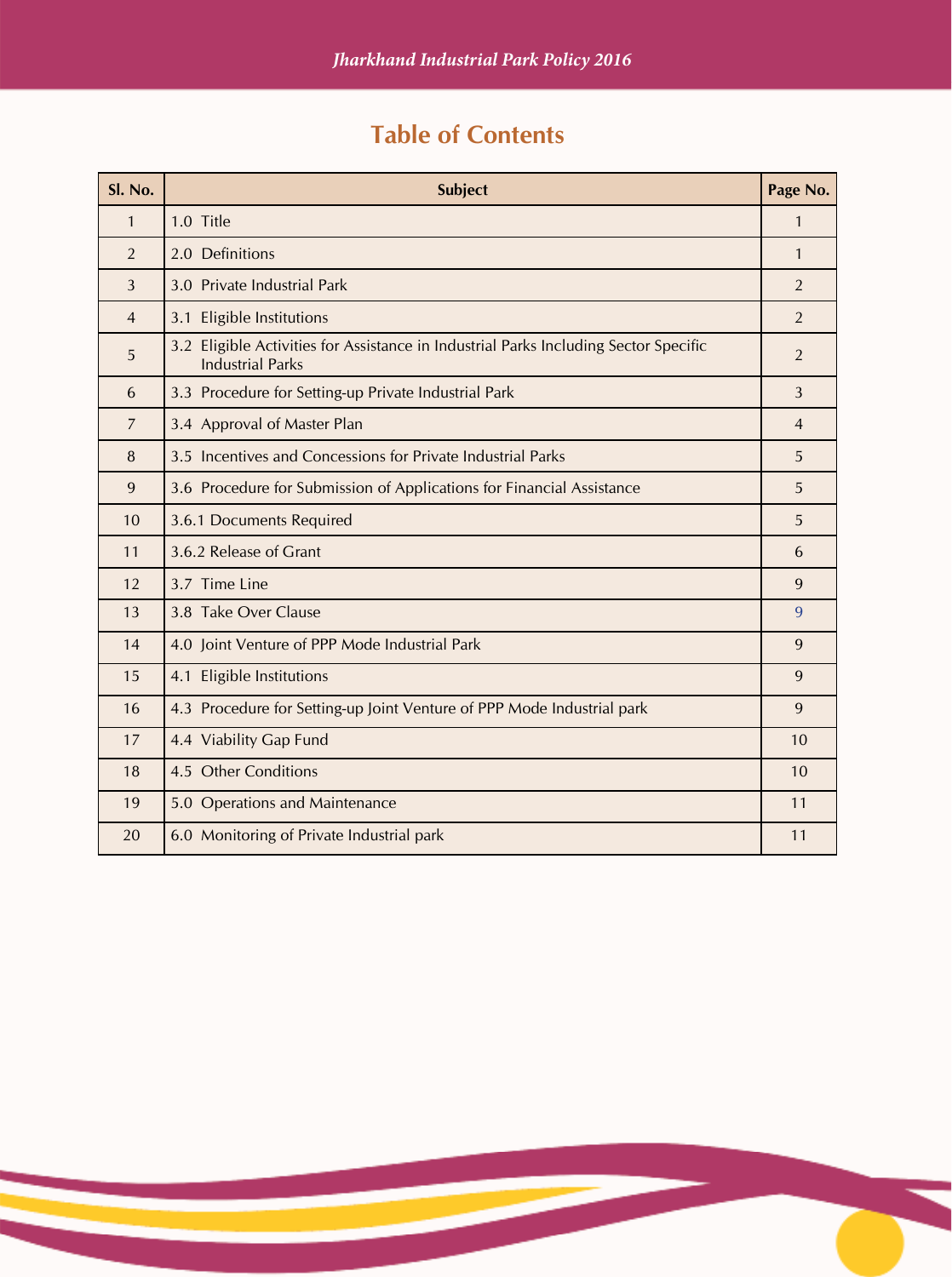### **GOVERNMENT OF JHARKHAND DEPARTMENT OF INDUSTRIES**

# **RESOLUTION**

#### **Preamble**

The Government of Jharkhand is committed for employment generation for local population which is possible only through rapid industrialization of Iharkhand. It has been experienced that Micro, Small and Medium Scale Industries are having large potential for employment generation to local youth. The desired progress had not been achieved due to difficulties in providing necessary industrial infrastructure solely through by the Government owned Industrial Area Development Authority for setting up of Industrial Units. Section 49 of the Chota Nagpur Tenancy Act, 1908 and Section 53 of the Santhal Parganas Tenancy (Supplementary Provisions) Act 1949 read along with rule 12 of the Santhal Parganas Tenancy (Supplementary) Rules 1950 provides enabling legal provisions to establishment of Private, Joint Venture and PPP Mode Industrial Park in Chota Nagpur Tenancy Areas and Joint Venture and PPP Mode in Santhal Pargana Tenancy Areas. Therefore, the proposal for establishing Private, Joint Venture, PPP mode Industrial Park; through Special Purpose Vehicle (SPV) registered under the prevalent Companies Act to make necessary industrial infrastructure available for setting up industrial units with necessary basic industrial infrastructure, was under the consideration for the State Government.

After due consideration and with the aim of accelerating Industrial development of the State, the State Government has sanctioned setting up of Private, Joint Venture and PPP mode Industrial Park consisting of minimum 50 acres with minimum of 15 industrial units. In case of Sector Specific Industrial Parks, the minimum area shall be 10 acres with minimum of 5 industrial units, through Special Purpose Vehicle (SPV) registered under the prevalent Companies Act to make industrial parks with necessary basic industrial infrastructure.

#### **Resolution :**

After careful consideration, the Government of Jharkhand has decided to introduce the following Jharkhand Industrial Park Policy 2015:

#### **1.0 Title**

The Policy will be known as Jharkhand Industrial Park Policy 2015 and will come into force from issuance of this Resolution and remain in force for five years from the date of notification of the Gazette.

#### **2.0 Definitions**

**2.1 "High Powered Committee"** means High Powered Committee notified by Government of Jharkhand under the Chairmanship of Development Commissioner with following members Principal Secretary / Secretary of Finance, Industry, Planning, Revenue, Energy, Water Resources, Roads, Chairman Pollution Control Board and Director of Industries

**1**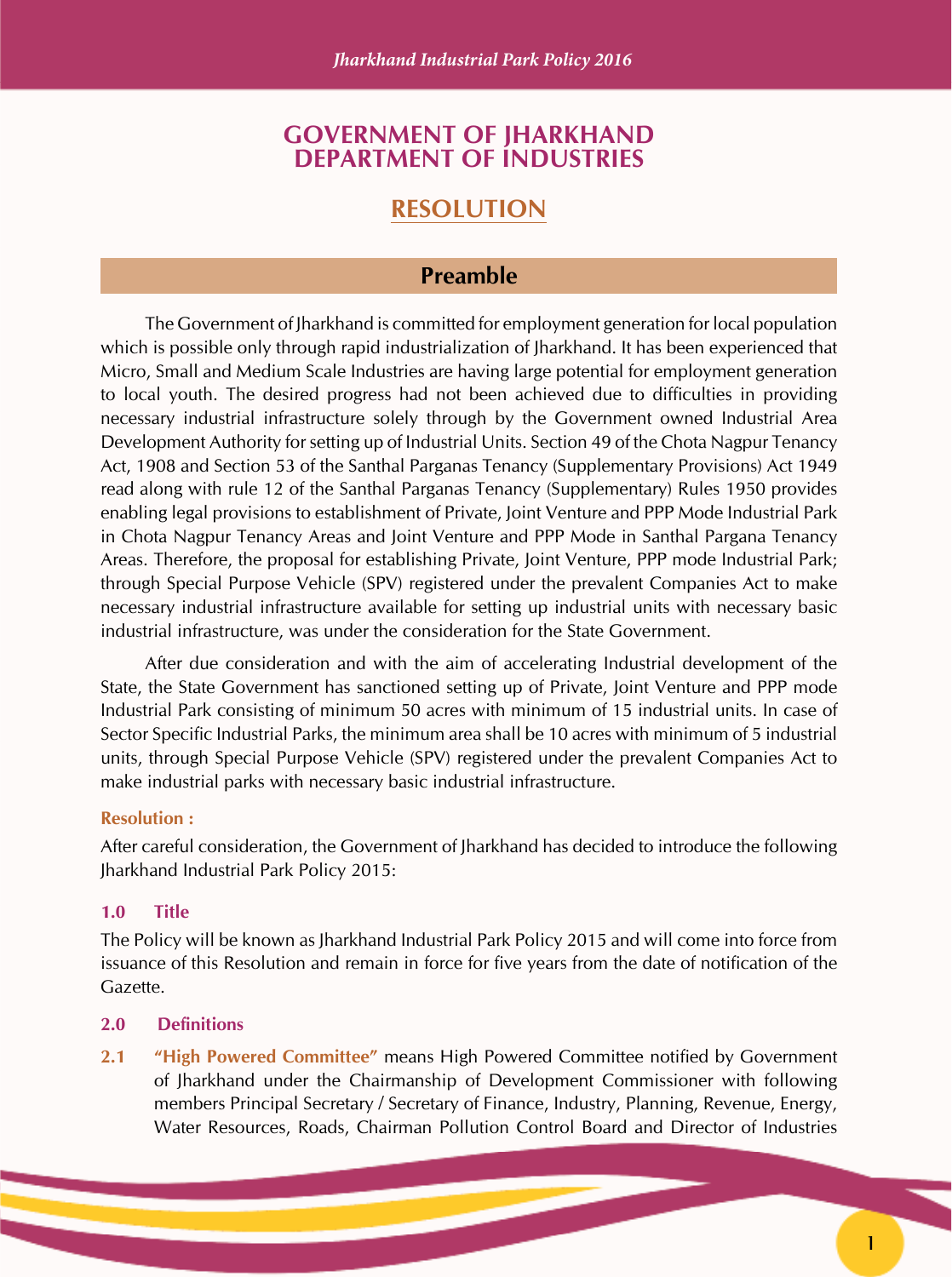as member-Secretary. Any other department representatives may be included as special invitee Members when sector Specific Industrial Park is under consideration as decided by Chairman of this Committee.

- **2.2 "IADA"** means Industrial Area Development Authority established under Jharkhand Industrial Areas Development Authority Act, 2001.
- **2.3 "Industrial Park"** means an industrial estate which is developed for establishment of industrial units to manufacture any good or service and having basic industrial infrastructures like developed plot, internal roads, water distribution facilities, sewage collection and treatment, power distribution, communication faculties and such other facilities as may be required.
- **2.4 "Master Plan Committee"** means Master Plan Committee headed by Director of Industries as Chairman and Managing Director of RIADA, Managing Director of AIADA and Chief Engineer of JIIDCO as members.
- **2.5 "Private Institution"** means any Industry Association, Chamber of Commerce or Federation registered under Societies Act, Trust Act, partnership Act or Companies Act will be treated as a private institution.
- **2.6 "Public Institution"** means Industrial Area Development Authority established under Jharkhand Industrial Areas Development Authority Act, 2001, Public Sector undertakings of Jharkhand Government, Urban Local Bodies, or Zila Parishad.
- **2.7 "Sector Specific Industrial Park"** means industrial parks envisaged for specific sectors like
	- a) Apparel Fibre and Textile Park
	- b) IT Park / Software Technology Park
	- c) Gems and Jewelry Park
	- d) Bio-tech and Herbs Park
	- e) Chemical and Pharmaceutical Park
	- f) Food Park
	- g) Automobile Vendor Ancillary Industries Park
	- h) Any other specific sectors e.g. Ceramic Park, Plastic Park, Knowledge Park, Film City

#### **3.0 Private Industrial Park**

#### **3.1 Eligible Institutions**

Any Private Institutions, Industry House or any large project will be eligible for setting up Private Industrial Park including Sector Specific Industrial Park. The promoter private institution of the Private Industrial Park shall commit to hold at least 20 percent equity participation in the projects.

- **3.2 Eligible Activities for Assistance in Industrial Parks Including Sector Specific Industrial Parks**
- **3.2.1** Infrastructure facilities as may be required in an industrial park such as: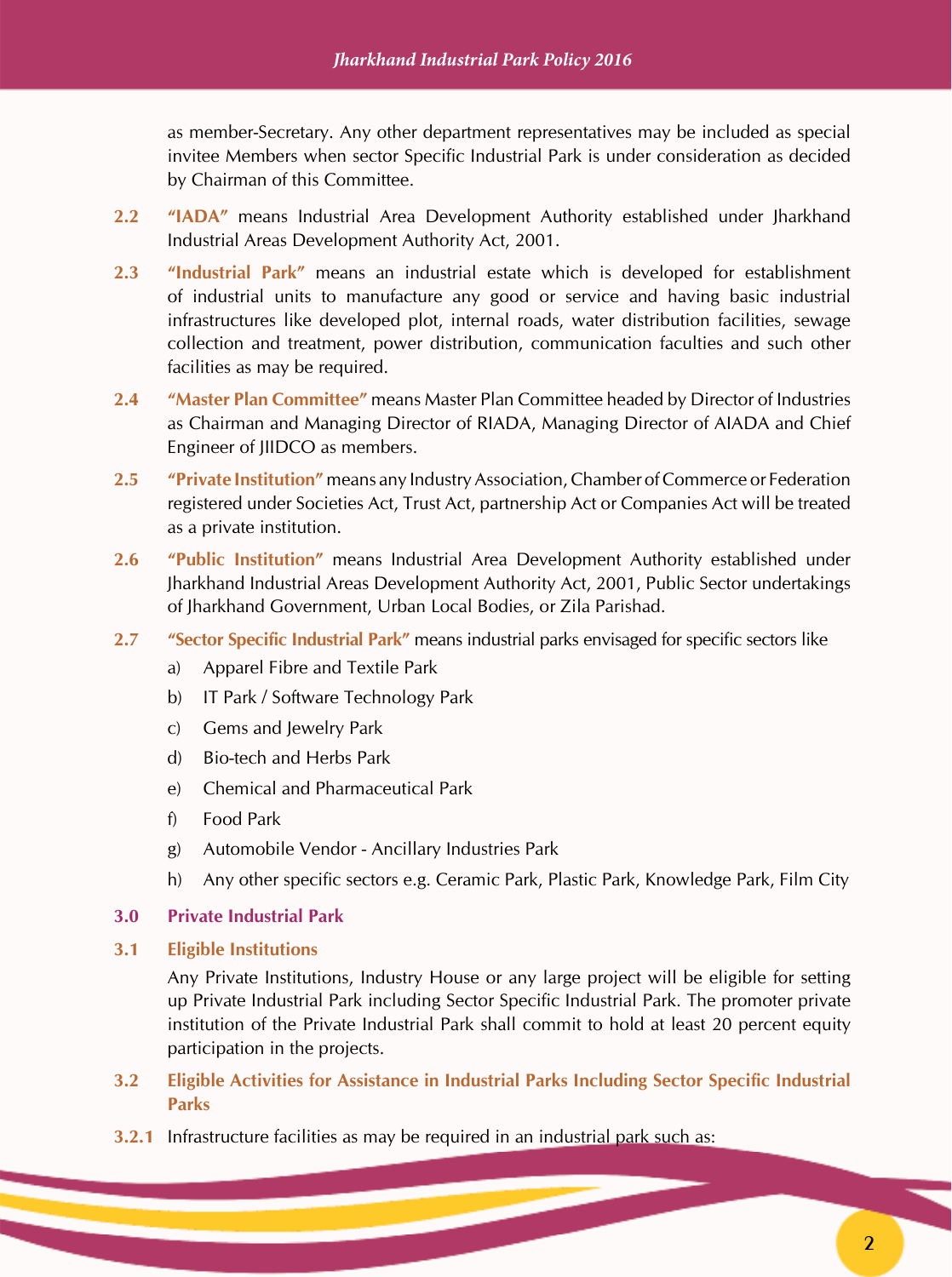- a) Approach Road and Bridge to the Industrial Estate
- b) Upgradation of Existing Roads / Widening of Roads to the Industrial Park
- c) Internal Roads with the Industrial Estate
- d) Drainage Facilities
- e) Street Lights in Industrial Park
- f) Water Distribution Network and Related Facilities
- g) Electricity / Energy / Gas Distribution Network and related Facilities
- h) Communication Network and related facilities
- i) Effluent Treatment Plant and related Infrastructure
- j) Warehousing and related Facilities
- k) Facilities Center, Primary Health Centre, Product Development Centre, Training Centre, Testing Centre, R&D Centre and or any Common Facilities Centre
- l) Any other infrastructure facilities required in the industrial park specific to industry as approved by Implementation Committee case to case basis on the basis of special requirement of the industrial park.

#### **3.3 Procedure for Setting-up Private Industrial Park**

- **3.3.1** To establish Private Industrial Park, the proposal shall be submitted to the Director of Industries. The High Powered Committee shall give its recommendation on the proposal after due examination of proposal within 60 days from the date of receipt of application in complete details. The application should be submitted in Annexure II with Biodata /background of the office bearers / promoters of the Private Institution and draft Article of Association and Memorandum of Understanding. The Article of Association and Memorandum of Understanding of SPV shall be approved by the High Powered Committee at the time of granting its recommendation.
- **3.3.2** After the recommendation of High Powered Committee, the Minster of Industries shall approve / reject the project proposal.
- **3.3.3** After approval, the Eligible Private Institution shall form a Special Purpose Vehicle (SPV) for the establishment, operation and maintenance of the proposed Industrial Park. This Special Purpose Vehicle shall have to be registered under the prevalent Companies Act.
- **3.3.4** The Master Plan of Private Industrial Park shall be approved by Master Plan Committee. After the approval of Master Plan, the Private Institution shall transfer the ownership of land to SPV or acquire land for SPV. The Deputy Commissioner shall give permission for transfer of land for establishment of industrial park wherever necessary within two months from date of receipt of application under section 49 of the Chota Nagpur Tenancy Act, 1908.
- **3.3.5** Availability of minimum of 50 acres of land will be essential for setting up of Private Industrial Park and ordinarily the land will be allotted to at least 15 industrial units as per requirements. If the number of units required is to be less than 15, the permission of High Powered Committee will be required. In case of Sector Specific Industrial Parks, the minimum area shall be 10 acres with minimum of 5 industrial units.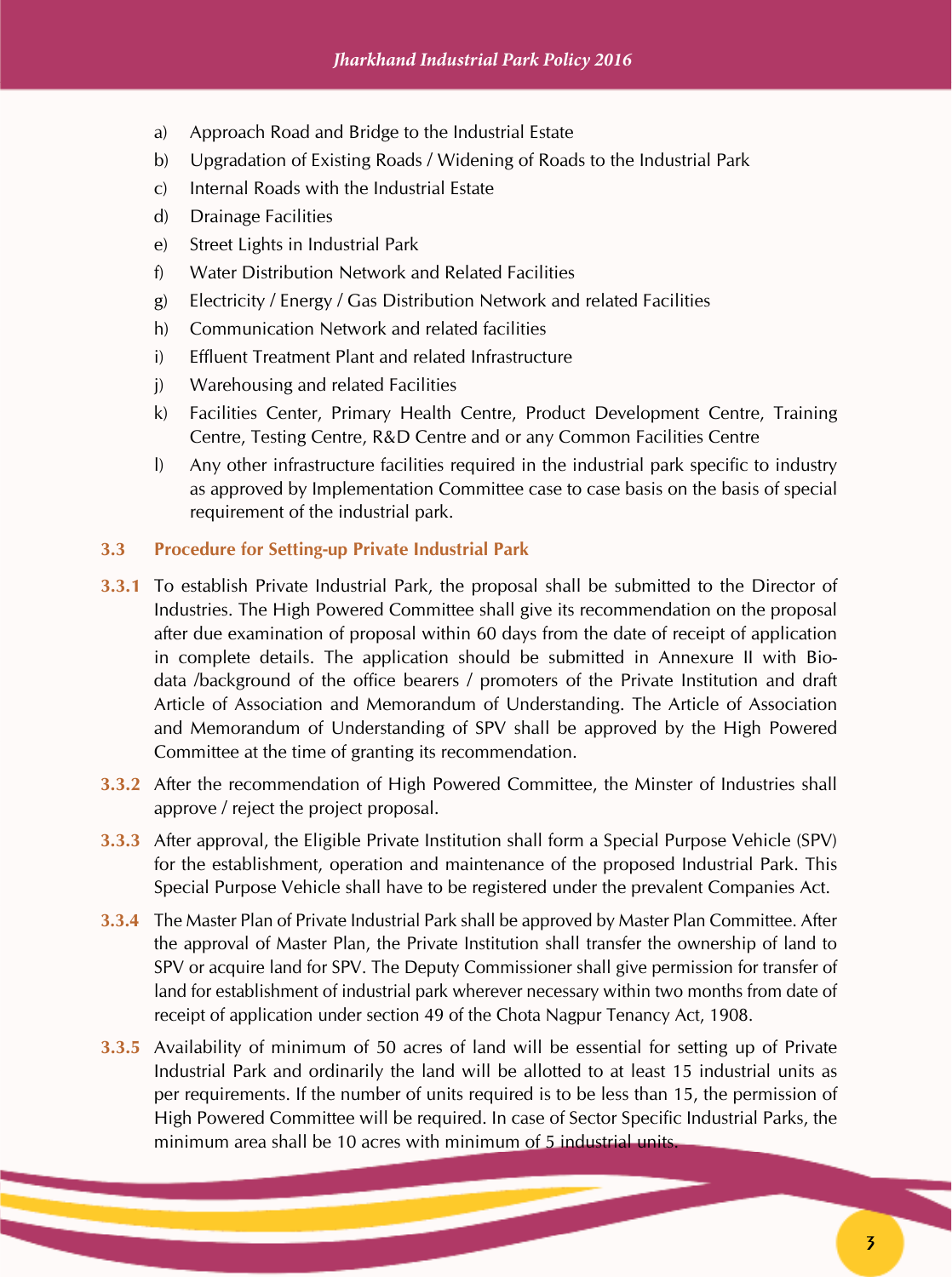- **3.3.6** The private institution will be fully responsible for making available the land for the Private Industrial Park and the State Government will not acquire raiyati land through any compulsory land acquisition procedure for the Private Industrial Park. Provided, if any State Government lands come in-between or adjacent while assembling or pooling raiyati lands, the State Government shall allot the land for development of the concerned Private Industrial Park as per procedure established through Department of Revenue and Land Reform vide letter 4306 dated 24.10.14 and any other direction issued by the concerned Department. Again provided that the upper limit of Government land for any Private Industrial Park should not be more than 35 percent of the area of the Industrial Park.
- **3.3.7** The plots in the Private Industrial Park will be allotted to industrial units by SPV on longterm lease basis with minimum of 30 years. The lessee Industrial Unit cannot transfer the allotted plot by way of sub-lease or any other mode of transfer to any person or entity other than inheritance without the permission of SPV. The industrial unit can mortgage the allotted plot with commercial banks for securing loan of that concerned industrial unit and the commercial bank will be free to auction sale of plot in case of recovery of loan with due knowledge of SPV. The lessee industrial unit cannot change the nature of use of land other than the purpose provided by SPV.
- **3.3.8** The detailed O & M arrangement and mechanism with third party inspection shall have to set up as an integral part of the project to claim assistance under the scheme.
- **3.3.9** The facility finance shall be planned at least 10 years and upgraded every five years. The timeline is subject to the type of the project. An up-gradation fund shall have to be created by the applicant.
- **3.3.10** The assistance will be focused on upcoming Industrial Corridor Koderma Bahragora and Ranchi - Pataratu - Ramgarh Road and infrastructure requirements in identified special investment regions and industrial nodes
- **3.3.11** If required, The High Powered Committee will stipulate other conditions for the implementation of the project which shall be final and binding to the applicant

#### **3.4 Approval of Master Planhh**

- **3.4.1** The Master Plan for the proposed Private Industrial Park should be approved by Master Plan Committee
- **3.4.2** Developed land within the private industrial park shall be used in the manner given below:
	- a) Minimum 60 percent of developed land will be allotted for Industrial Units as developed industrial plots
	- b) Minimum of 40 percent of developed land in the Private Industrial Park will be earmarked for setting up of MSMEs by investors other than the developer of the Private Industrial Park
	- c) Upto 40 percent of land for Common use Infrastructure or Green Area
- **3.4.3** No change or deviation in the Master Plan will be allowed once approved, except permission of Master Plan Committee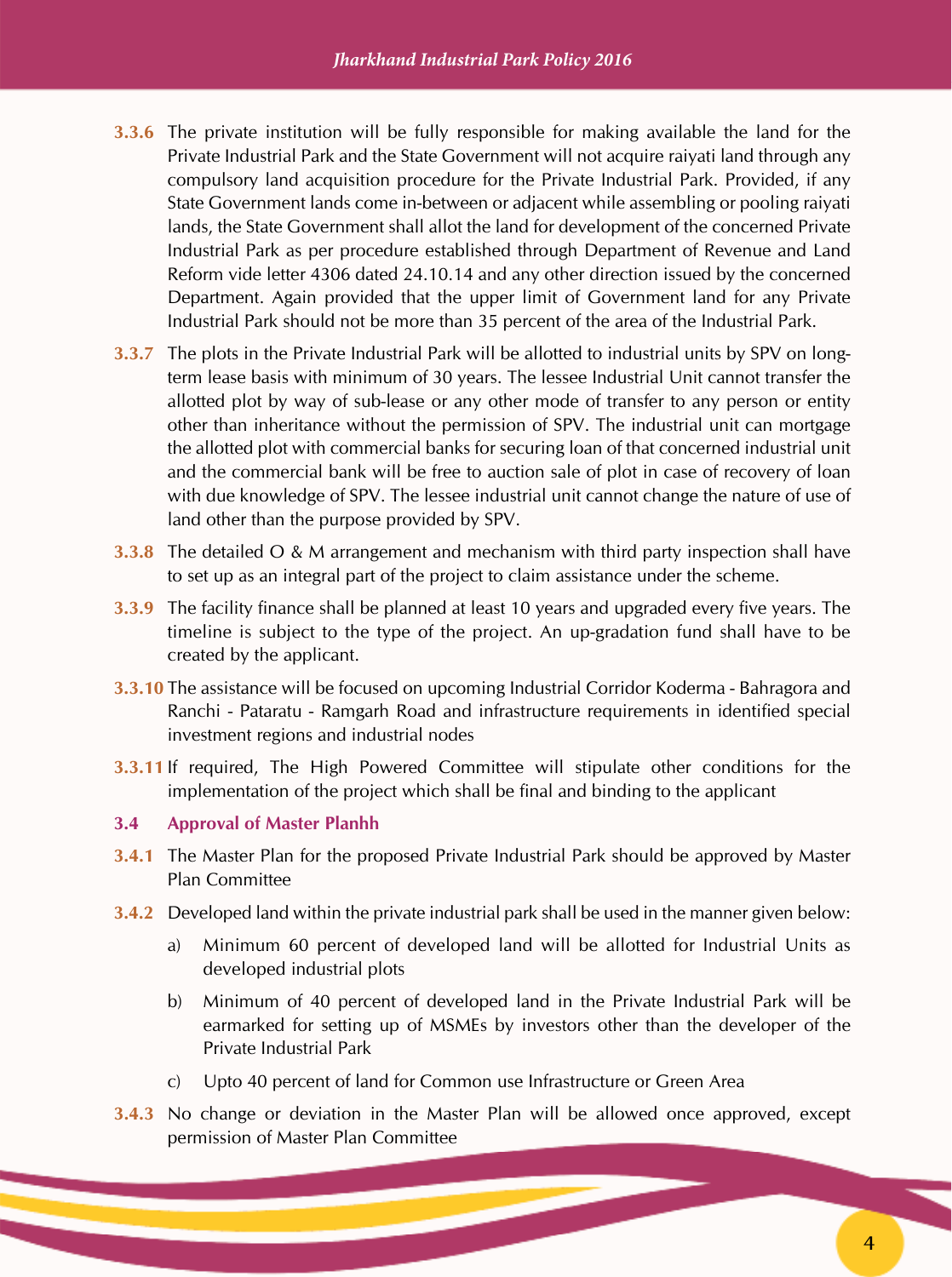- **3.4.4** Responsibility of allotment of developed plot for industrial unit will be of the SPV
- **3.4.5** The land rate for allotment of developed plot and other terms conditions for allotment will be decided by the SPV, subject to provision of this procedure and existing policies and laws.

#### **3.5 Incentives and Concessions for Private Industrial Parks**

- **3.5.1** 50 percent of the Project Cost, upto maximum of Rs 10.00 crores, incurred on development of infrastructure in the General Private Industrial Park will be borne by the State Government
- **3.5.2** 50 percent of cost, upto maximum of Rs 7.00 crores, incurred on development of infrastructure in the Sector Specific Private Industrial Park will be borne by the State Government
- **3.5.3** The incentives for developed for infrastructure of Private Industrial Park will be based on project cost. The project cost will be assessed on the basis of per acre project cost of State Government IADA of the concerned region for development of industrial area.
- **3.5.4** The developer of industrial park availing incentives under this policy will not be eligible to avail incentives under any other schemes of the State Government unless specified otherwise while granting approval of the project, However, the industrial units set up in the private industrial park shall be entitled to the benefits and incentives as provided under Jharkhand Industrial Policy and any schemes of the Central and State Government for time being in force.

#### **3.6 Procedure for Submission of Applications for Financial Assistance**

Applicants / firms seeking financial assistance are required to submit their applications in the manner prescribed under this procedure.

The application which is complete in all respect for grant shall be processed within 60 days from the date of receipt.

#### **3.6.1 Documents Required**

The following documents will be required to be submitted. The list is only indicative and not exhaustive.

- i. Application in the prescribed format (Annexure II) with all the fields clearly filled
- ii. Detailed Project Report, (Appendix III), self-attested
- iii. Sanction Letter of Term Loan From Bank / Financial Institution
- iv. Appraisal Report from Bank / Financial Institution along with sanctioned DPR from the Bank
- v. Certificate of incorporation of SPV, Memorandum and Articles of Association
- vi. Annual Report of the Promoter Company / Companies
- vii. Bio-data / Background of the Office Bearers / Promoters of the Organization and Annual Reports of the Promoter Company / Companies
- viii. Blue Print of the Master Plan
- ix. Notarized English / Hindi version of land document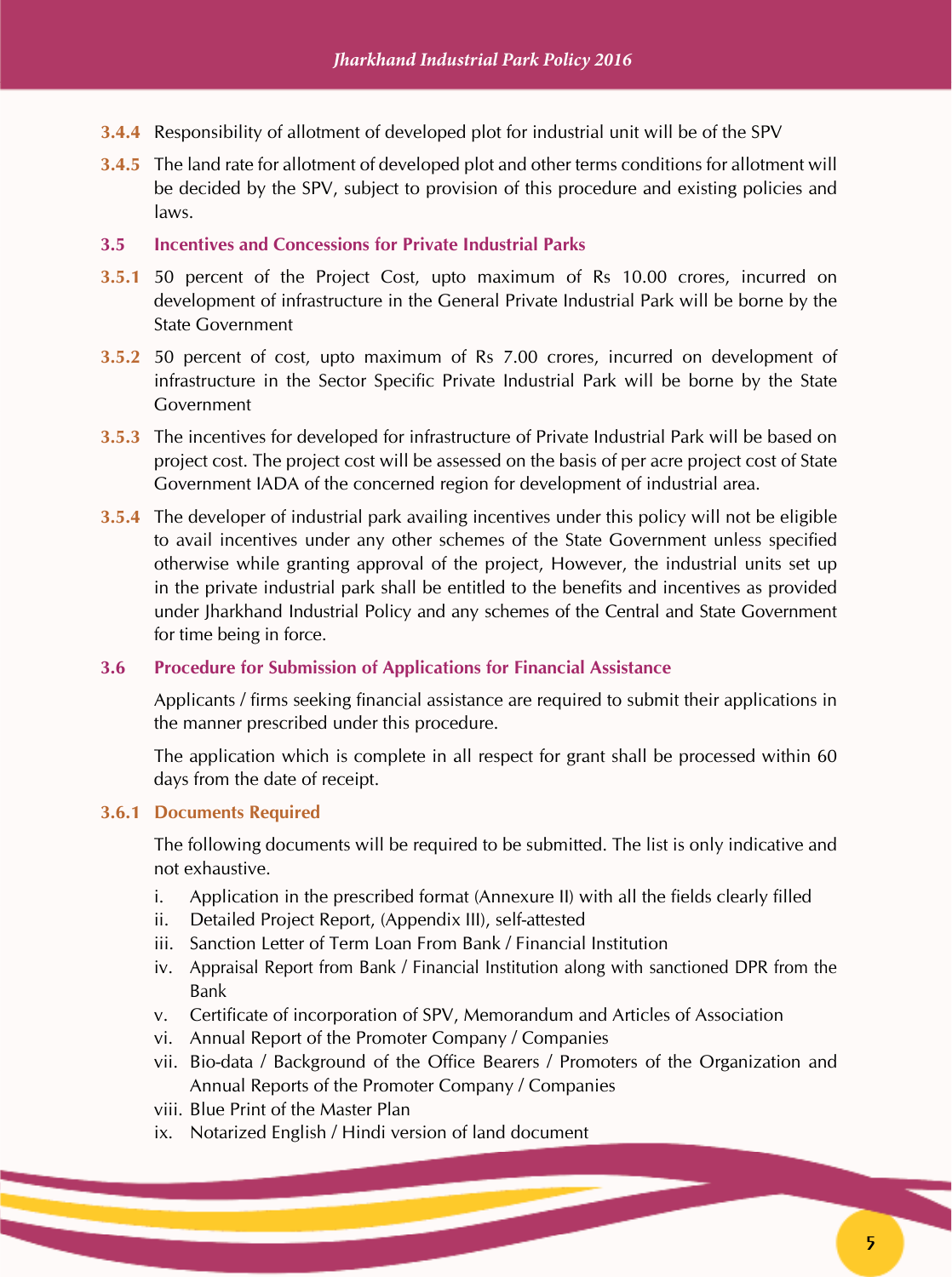- x. Item wise and cost wise details of Civil Works envisaged duly certified by Chartered Engineer (Civil) (Annexure H)
- xi. Item wise and cost wise details of Plant & Machinery envisaged duly certified by Chartered Engineer (Mechanical) (Annexure I)
- xii. Quotations from the suppliers of Plant & Machinery and Equipments required for the project
- xiii. Estimate of Civil Construction with the complete breakdown of costs for each of the technical and / or non - technical civil works
- xiv. NOC Certificate from Pollution Department
- xv. Implementation schedule indicating (a) date of acquiring land (b) date of start of construction of infrastructure (c) date of completion of infrastructure (d) date for placing order for plant & machinery (e) date of installation / erection (f) date of commercial operation of Industrial Park.
- xvi. An Affidavit (Annexure B) duly executed on Non-Judicial Stamp Paper of Rs.100/- or more duly notarized by Notary Public affirming:
	- Organization's sister concern (s) / related company / group company as well as the applicant company itself availed any financial assistance for establishing Industrial Park in the past from the Government or not. If yes, the details thereof.
	- Organization has not obtained / applied for or will not obtain any grant / subsidy from any Ministry / Department of State Govt. / Govt. of Jharkhand organization /agencies for the same purpose / activity / components. The Checklist for the documents has been provided in Appendix I

#### **3.6.2 Release of Grant**

The grant-in-aid amount will be released in three installments after the Beneficiary has spent his share as per the following schedule:

**Release of 1st Installment:** The first installment of 40 % of the total grant under the scheme will be released after ensuring that 40 % of the Promoters' Contribution and 40 % of the Term Loan has been utilized on the project. The applicant will have to submit the following documents along with the request for the 1st Installment

- a) Duly Notarized Surety Bond To be executed by the beneficiary company on Non-Judicial Stamp Paper of not less than Rs. 100/- (Annexure A)
- b) Duly Notarized Affidavit To be executed by the beneficiary company on Non-Judicial Stamp Paper of not less than Rs. 100/- (Annexure B)
- c) Bank Certificate certifying that they have released 40% of Term Loan and have no objection on release of 1st installment of grant being provided by the State (Annexure E)
- d) Chartered Accountant Certificate Actual expenditure incurred on the project showing the means of finances and 40% utilization of Promoters Contribution & 40% of Term loan (Annexure C)
- e) Itemized Summary Statement of expenses incurred on Plant and Machinery components with breakup of Machine Name, Supplier, Date of Order, Date of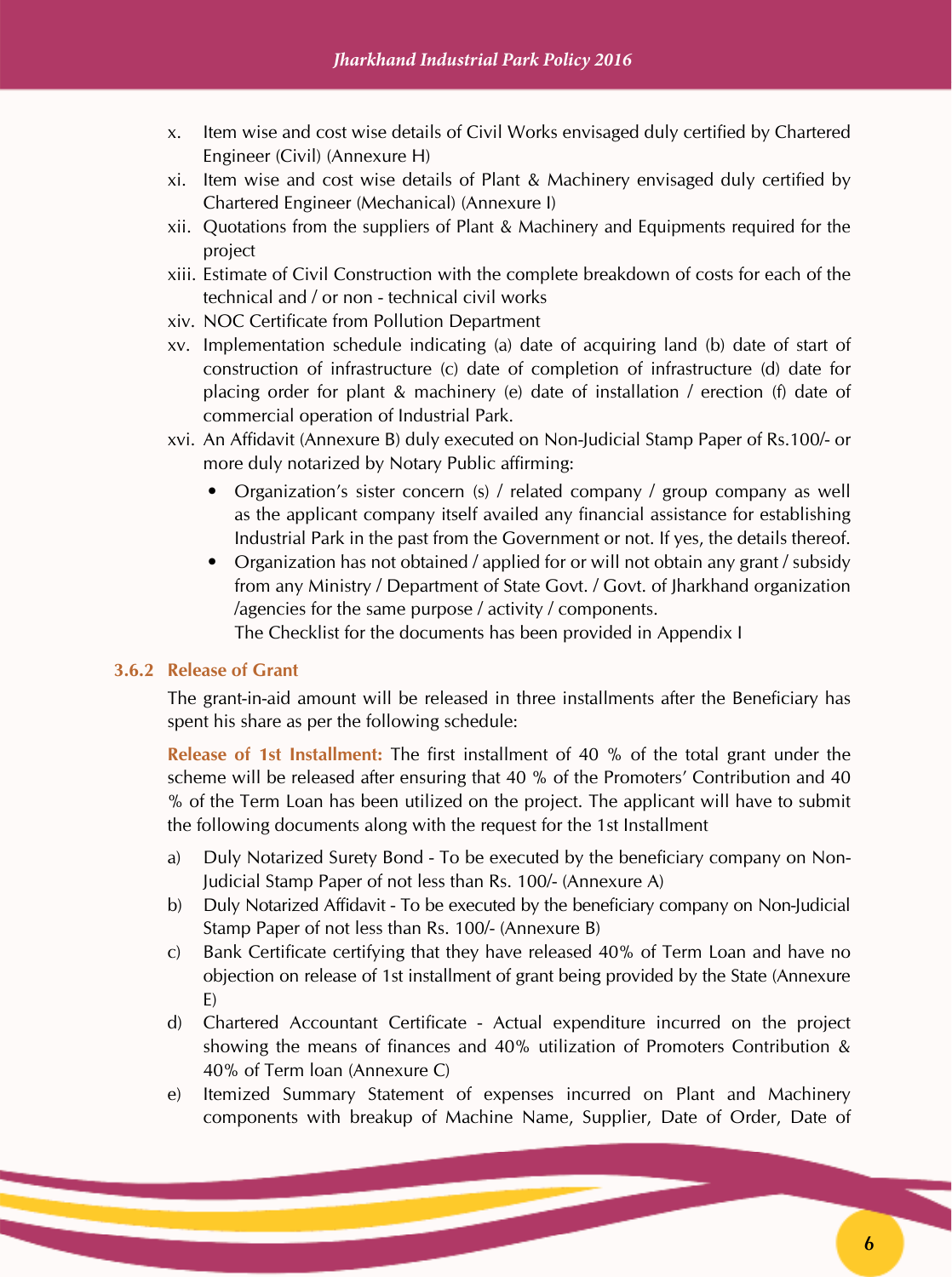Payment, Date of Arrival at Site, Gross Cost, VAT, Service Tax, Other Taxes, Freight, Other Charges and Net Cost on the letterhead of CA (with a declaration that all the vouchers have been properly checked and verified) & enclosure of all the bills and vouchers

- f) Itemized Summary Statement of expenses incurred on Technical Civil Works components with breakup of Machine Name, Supplier, Date of Order, Date of Payment, Date of Arrival at Site, Gross Cost, VAT, Service Tax, Other Taxes, Freight, Other Charges and Net Cost on the letterhead of CA (with a declaration that all the vouchers have been properly checked and verified) & enclosure of all the bills and vouchers
- g) Certificate of the Chartered Engineer (Civil) for Technical Civil Works indicating item wise progress, cost, quantity, manufacturer / supplier and comment on quality annexed with color p hotographs (with date stamps) of the project site (Annexure H)
- h) Certificate of the Chartered Engineer (Mech.) for Plant & Machinery indicating item wise progress, cost, quantity, manufacturer / supplier and comment on quality annexed with color photographs (with date stamps) of the project site (Annexure I)
- i) Compliance of conditions imposed in the approval letter of the grant-in-aid, if any
- j) Site Inspection Report by the Directorate of Industries to ascertain the physical progress of the project
- k) Environmental Clearance from MoEF as per existing guidelines

Based on the above documents, the Director, Department of Industries as designated by SLEC would arrive at the eligible amount of grant and release 40 % of the eligible amount as 1st Installment subject to the availability of all other requisite documents as per policy guidelines.

**Release of 2nd Installment:** The second installment of 40 % of the total grant under the scheme will be released after ensuring that 80% of the Promoters' Contribution and 80% of the Term Loan has been utilized on the project. The applicant will have to submit the following documents along with the request for the 1st Installment

- a) Utilization Certificate as per GFR 19A duly certified by the C.A. and countersigned by the Bank and promoter of the beneficiary company (Annexure D)
- b) Bank Certificate certifying that they have released 80% of Term Loan and 1st Installment of grant released by the State. They have no objection in releasing 2nd Installment of grant being released by State (Annexure F)
- c) Chartered Accountant the Certificate Actual expenditure incurred on the project showing the means of finances and 80% utilization of Promoters contribution, 80% of Term loan and 1st installment of released grant (Annexure C)
- d) Itemized Summary Statement of expenses incurred on Plant and Machinery components with breakup of Machine Name, Supplier, Date of Order, Date of Payment, Date of Arrival at Site, Gross Cost, VAT, Service Tax, Other Taxes, Freight, Other Charges and Net Cost on the letterhead of CA (with a declaration that all the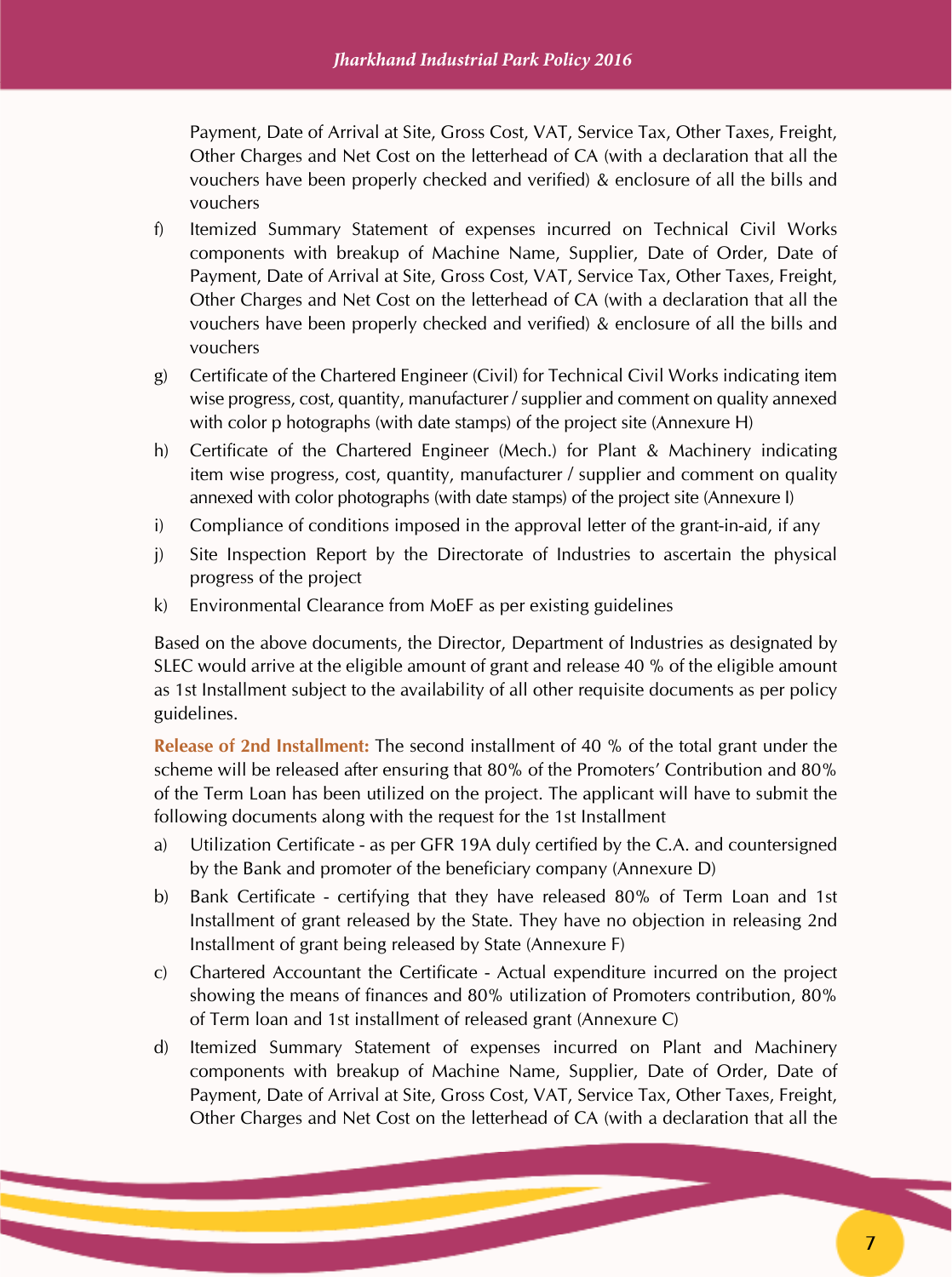vouchers have been properly checked and verified) & enclosure of all the bills and vouchers (for the components not submitted earlier)

- e) Itemized Summary Statement of expenses incurred on Technical Civil Works components with breakup of Machine Name, Supplier, Date of Order, Date of Payment, Date of Arrival at Site, Gross Cost, VAT, Service Tax, Other Taxes, Freight, Other Charges and Net Cost on the letterhead of CA (with a declaration that all the vouchers have been properly checked and verified) & enclosure of all the bills and vouchers (for the components not submitted earlier)
- f) Certificate of the Chartered Engineer (Civil) for Technical Civil Works indicating item wise progress, cost, quantity, manufacturer / supplier and comment on quality with color photographs (with date stamps) of the project site (Annexure H)
- g) Certificate of the Chartered Engineer (Mech.) for Plant & Machinery indicating item wise progress, cost, quantity, manufacturer / supplier and comment on quality with color photographs (with date stamps) of the project site (Annexure I)
- h) Compliance of conditions imposed at the time of release of 1st Installment of grant i) Site inspection to ascertain the physical progress of the project

**Release of 3rd Installment:** The Third and final installment of the remaining grant would be released only after physical verification by the Directorate of Industries and submission of documents specified below by the firm, utilization of first and second installment of the grant, 100% of Term Loan as well as 100% of Promoter's contribution.

- a) Utilization Certificate as per GFR 19A duly certified by the C.A. and countersigned by the Bank and promoter of the beneficiary company (Annexure D)
- b) Bank Certificate certifying that they have released 100% of Term Loan and 2nd installment of grant released by the State. They have no objection in releasing 3rd installment of grant being released by the State (Annexure G)
- c) Chartered Accountant Certificate Actual expenditure incurred on the project showing the means of finances and 100% utilization of Promoters contribution, 100% of Term loan and 1st and 2nd Installment of released grant (Annexure C)
- d) Itemized Summary Statement of expenses incurred on Plant and Machinery components with breakup of Machine Name, Supplier, Date of Order, Date of Payment, Date of Arrival at Site, Gross Cost, VAT, Service Tax, Other Taxes, Freight, Other Charges and Net Cost on the letterhead of CA (with a declaration that all the vouchers have been properly checked and verified) & enclosure of all the bills and vouchers (for the components not submitted earlier)
- e) Itemized Summary Statement of expenses incurred on Technical Civil Works components with breakup of Machine Name, Supplier, Date of Order, Date of Payment, Date of Arrival at Site, Gross Cost, VAT, Service Tax, Other Taxes, Freight, Other Charges and Net Cost on the letterhead of CA (with a declaration that all the vouchers have been properly checked and verified) & enclosure of all the bills and vouchers (for the components not submitted earlier)
- f) Certificate of the Chartered Engineer (Civil) for Technical Civil Works indicating item wise progress, cost, quantity, manufacturer / supplier and comment on quality with color photographs (with date stamps) of the project site (Annexure H)
- g) Certificate of the Chartered Engineer (Mech.) for Plant & Machinery indicating item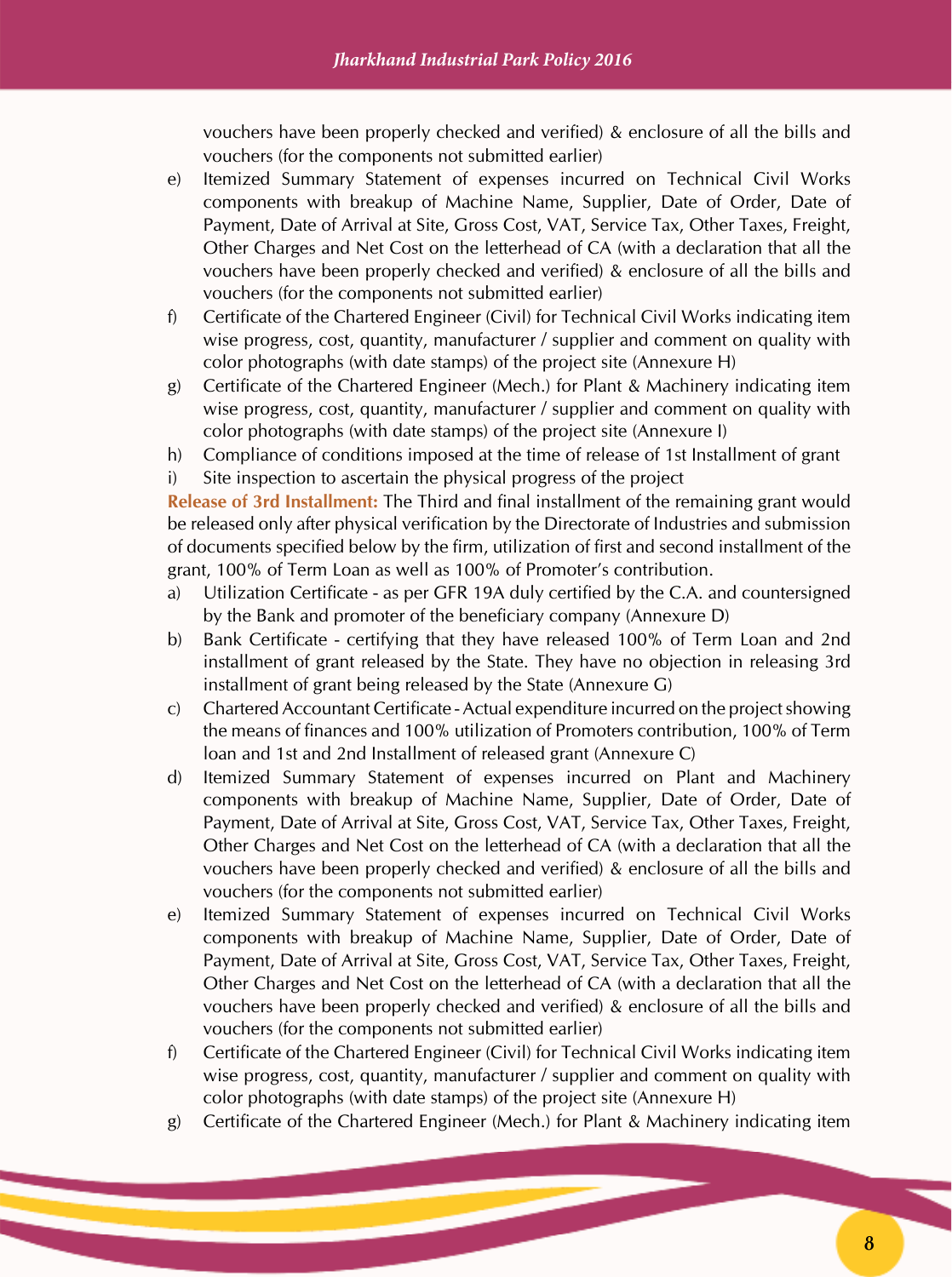wise progress, cost, quantity, manufacturer / supplier and comment on quality with color photographs (with date stamps) of the project site (Annexure I)

- h) Compliance of conditions imposed at the time of release of 2nd Installment of grant
- i) Site Inspection Report by the Directorate of Industries to ascertain the completion of the project and issue of Consent-to-Operate from the Pollution Control Board
- j) Third Part Quality Assurance (TQPA) Certificate
- k) Before release of 3rd & final installment of grant-in-aid, eligible grant-in-aid for the project will be re-calculated based on the proposed / appraised / actual cost, whichever is less, for the already approved items and released accordingly

#### **3.7 Time Line**

The commissioning of Private Industrial Park project shall be completed within 3 years from the date of approval by Minister of Industries

#### **3.8 Take Over Clause**

- **3.8.1** In case the private institution,
	- a) Failed to set-up the industrial park within the prescribed time-limit approved at the time of approval by High Powered Committee or
	- b) Extended time-limit provided by State Government or
	- c) Violation or deviation of Master Plan

The Government of Jharkhand after Cabinet Approval may pass an order for taking over of the Private Industrial Park by the concerned region State Government IADA in lieu of the incentives and concessions provided by the State Government to the SPV. This take-over clause should be part of Articles of Association of the SPV.

**3.8.2** In case of default by private institution, the sanctioned / disbursed / reimbursed amount shall be recovered as arrears of land revenue from the developer of private industrial park.

#### **4.0 Joint Venture or PPP Mode Industrial Park**

**4.1 Eligible Institutions**

Any Public Institutions will be eligible for setting up Industrial Park including Sector Specific Industrial Park.

- **4.2** Eligible public institutions can propose to set up General Purpose Industrial Park or Sector Specific Industrial Park with the approval board or sanction of Government as the case may be.
- **4.3 Procedure for Setting-up Joint Venture or PPP Mode Industrial Park**
- **4.3.1** To establish Joint Venture or PPP mode Industrial Park by Public Institutions, the proposal shall be submitted to the Director, Industries. The High Powered Committee shall after due examination of proposal, give its recommendation to the Cabinet for final approval.
- **4.3.2** After approval of the Cabinet, the eligible public institution shall form a Special Purpose Vehicle (SPV) for the establishment, operation and maintenance of the proposed Industrial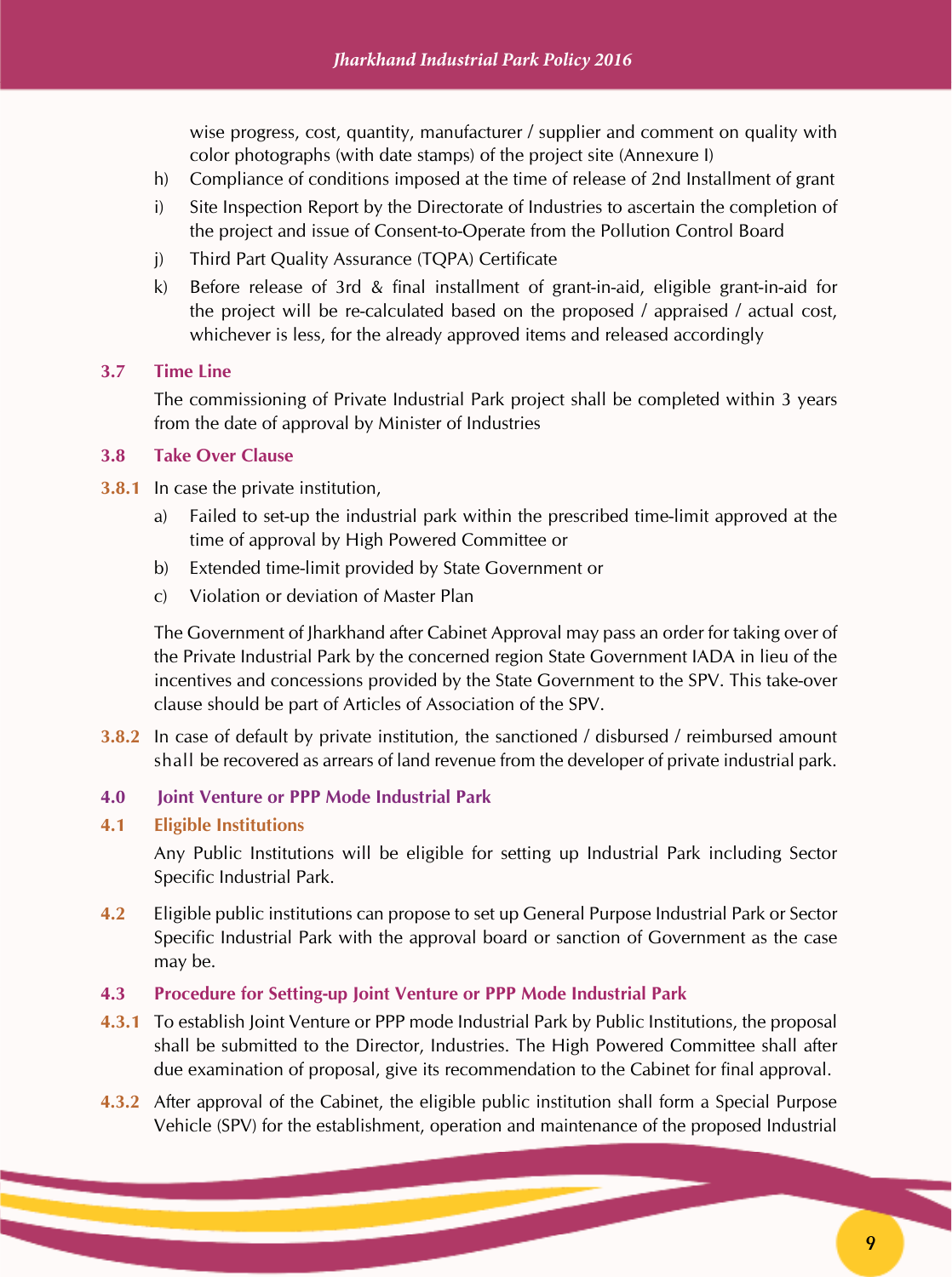Park. This Special Purpose Vehicle shall have to be registered under the prevalent Companies Act.

- **4.3.3** In case of Joint Venture and PPP model, the concerned public institution shall follow transparent process for selection of private or public sector industrial partners
- **4.3.4** Availability of minimum of 50 acres of land will be essential for setting up of Joint Venture or PPP Mode Industrial Park and ordinarily the land will be allotted to at least 15 industrial units as per requirements. If the number of units required is to be less than 15, the permission of High Powered Committee will be required. In case of Sector Specific Industrial Parks, the minimum area shall be 10 acres with minimum of 5 industrial units.
- **4.3.5** The SPV will be fully responsible for making available the land for the Joint Venture or PPP Mode Industrial Park. State Government may allot Government land or help in acquiring / purchasing raiyati land for the Joint Venture or PPP Mode Industrial Park. The State Government may also allot land from its land banks for development of Joint Venture or PPP Mode Industrial Parks.
- **4.3.6** The SPV will follow the land allotment procedure of concerned Industrial Area Development Authority Regulation in case of IADA projects and in case of non-IADA public institutions projects, at the time of in-principle approval, the concerned public institution may adopt the regulation of command area IADA or will get its own procedure approved by the Cabinet with the recommendation of High Powered Committee.

#### **4.4 Viability Gap Fund**

Public institutions will be eligible for Viability Gap Funding upto the amount required subjected to a maximum limit of Rs 10.00 crores per Industrial Park as grants-in-aid in case of General Industrial Park and Rs 7.00 crores per Industrial Park in case of Sector Specific Industrial Park.

Viability Gap funding for public institutions will be released in two equal installments. The procedure and documents, as applicable, required for release of installments will be same as point 3.6 mentioned above. However, the milestones for release of installment will be decided by High Powered Committee at the time of making recommendation for the project.

#### **4.5 Other Conditions**

- **4.5.1** The Joint Venture Industrial Park shall be implemented with an industrial partner
- **4.5.2** Industrial partner can be an anchor entrepreneur or a group of entrepreneurs
- **4.5.3** Industry partner shall hold the majority stake in the Industrial Park SPV
- **4.5.4** For PPP mode, this Policy recommends a Build Operate Transfer (BOT) model with Viability Gap funding from State Government
- **4.5.5** In case of PPP Mode Industrial Park, the ownership of land shall remain with Government or with State Government Industrial Area Development Authority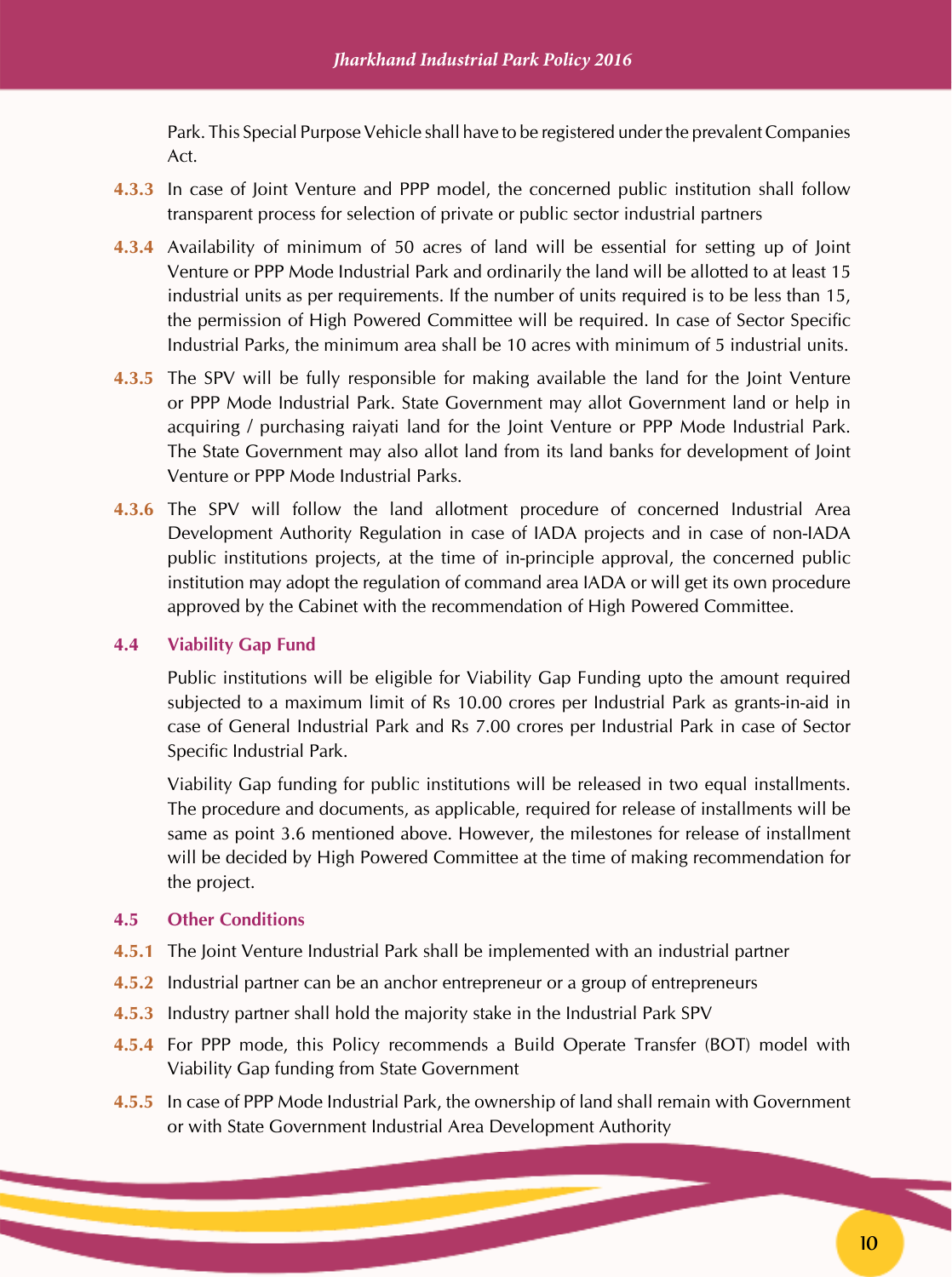**4.5.6** The commissioning of public institution Industrial Park project shall be completed within 3 years from the date of approval by Minister of Industries

#### **5.0 Operations And Maintenance**

- **5.1** The SPV will select Chief Operating Officer (CEO) as provided in the Article of Association. The Chief Executive Officer (CEO) may work for maximum of three parks and paid for his services. The Chief Executive Officer shall be experienced, qualified and professional having managerial capacity with an engineering / management degree. Each project proposal will show cost / pay of CEO and its team as a part of the cost of the project.
- **5.2** The CEO shall be responsible for implementation, operation and maintenance of the project as well as for strong monitoring and reporting to the Government.
- **5.3** SPV will arrange a Development Reserve Fund (DRF) by the contribution of 5 percent of amount received by allotment of developed plot for industrial units and 10 percent of Annual Net Profit of SPV be used for undertaking major infrastructure development upgradation works in the Private, Joint Venture or PPP Mode Industrial Park in the future. Amount of DRF will be kept in fixed deposit. At any time, 33 percent of amount of DRF may be spent on infrastructure development. For management of DRF, a committee of the representative of SPV as well as the representative of industrial units in the industrial park will be constituted and this provision should be part of Article of Association of the SPV.
- **5.4** SPV may charge maintenance fee from the Industrial Units. The fund collected through this fee shall be part of DRF

#### **6.0 Monitoring of Private Industrial Park**

- **6.1** The Directorate of Industries shall engage Project Monitoring Consultants (PMCs) if necessary for technical and financial evaluation of DPR submitted by SPV. PMCs from time to time will assist the Directorate of Industries in project monitoring, evaluation, allotment of fund and its utilization.
- **6.2** Directorate of Industries will exercise supervision and control over Joint Venture and PPP Mode Industrial Park in the State under the direction of High Powered Committee
- **6.3** Directorate of Industries through State Government Industrial Area Development Authority will exercise supervision and control over Private Industrial Park under their respective command area. Private Industrial parks outside the command area of State Government Industrial Area Development Authority will be supervised and controlled by respective DICs
- **7.0** The industrial units established under these Industrial Parks will be eligible for financial incentives and concessions provided under Jharkhand Industrial Policy and any other schemes of Central and State Governments at that time being in force
- **8.0** High Powered Committee will be empowered to prescribe / modify / add new forms, checklist and procedure and will be empowered to issue additional guidelines in this regard
- **9.1** Notwithstanding anything contained in the foregoing paragraphs of the Jharkhand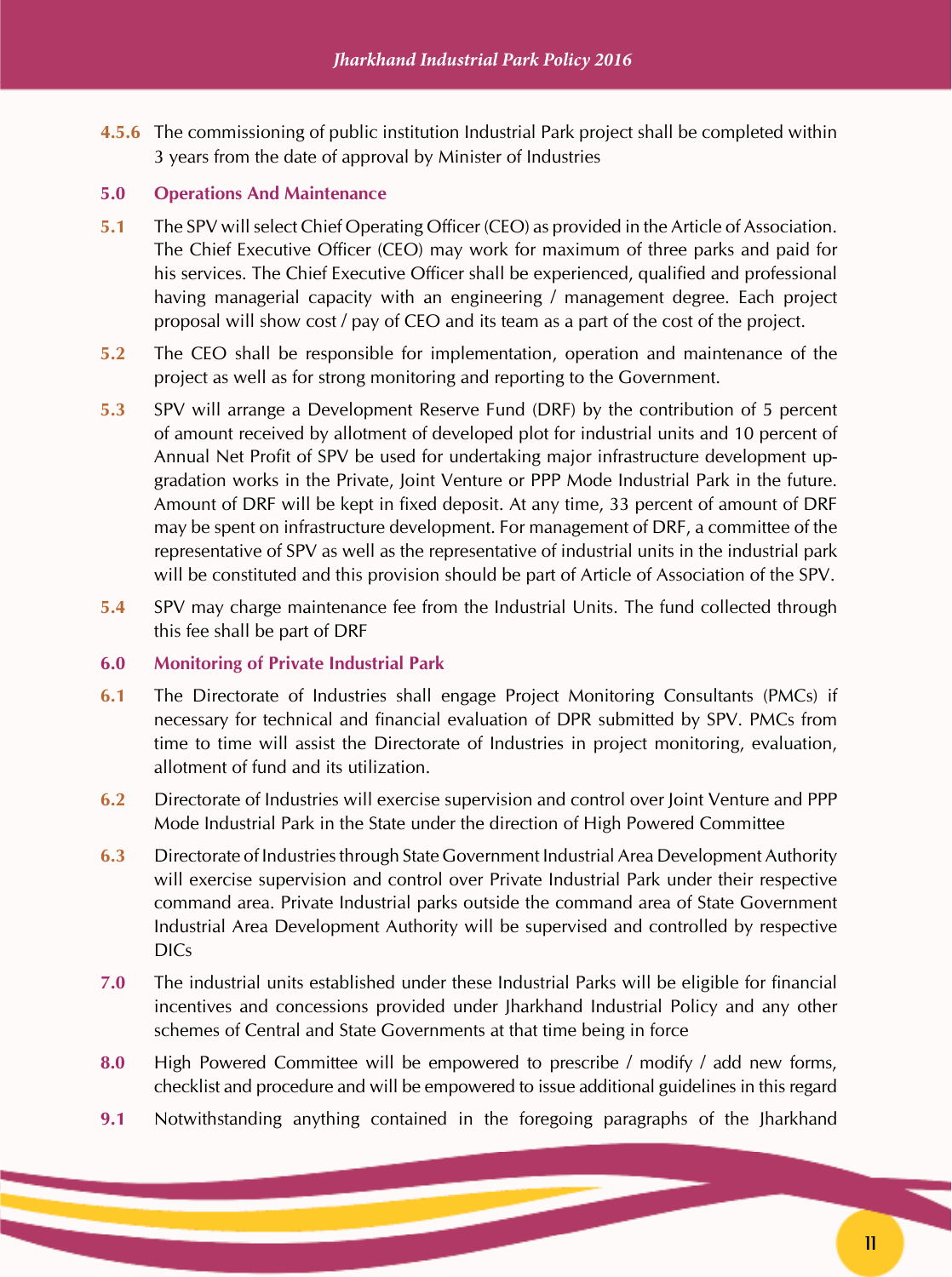Industrial Park Policy, the State Government by issuance of notification in the official gazette may amend or withdraw any of the provisions and or the schemes mentioned herein above.

- **9.2** Any disputes / interpretation or contention under the procedure will be referred to the High Powered Committee and decision of which shall be final and binding on the applicants
- **10.0** The annexures and appendices to this Policy will be treated as part of this Policy
- **11.0** In case of any discrepancy between the English and Hindi Version of this policy, the English version of the policy will be considered as final
- **12.0** Expenditure for establishing Industrial Park under this procedure will be incurred by the provision of fund in under Demand No. 23 Main Head 2852 - Industry, Sub - main head

**Order**: It is ordered that a copy of the resolution should be sent for publication in the special edition of the Jharkhand Gazette, reputed Journals and Newspapers and be circulated among all the Department / Departmental heads and Subordinate offices of the Government.

By the Order of the Governor of Jharkhand

 $Sd / -$ (Himani Pande) **Secretary** Industries Department Government of Jharkhand

Memo No. : \_\_\_\_\_\_\_\_\_\_\_\_\_\_\_\_\_\_\_\_\_\_\_\_\_\_\_\_\_\_\_ / Ranchi, Dated \_\_\_\_\_\_\_\_\_\_\_\_\_\_\_\_\_\_\_\_ 04 / U. Ni. (Aud. Khe. Sthapana) / 24 / 2014 2743 / Ranchi, Dated 03.09.2015

**Copy:** Forwarded to the Superintendent, Government Press, Hinoo, Ranchi with enclosure for its publication in the special edition of Jharkhand e-Gazette.

By the Order of the Governor of Jharkhand

 $Sd / -$ (Himani Pande)

Secretary Industries Department Government of Jharkhand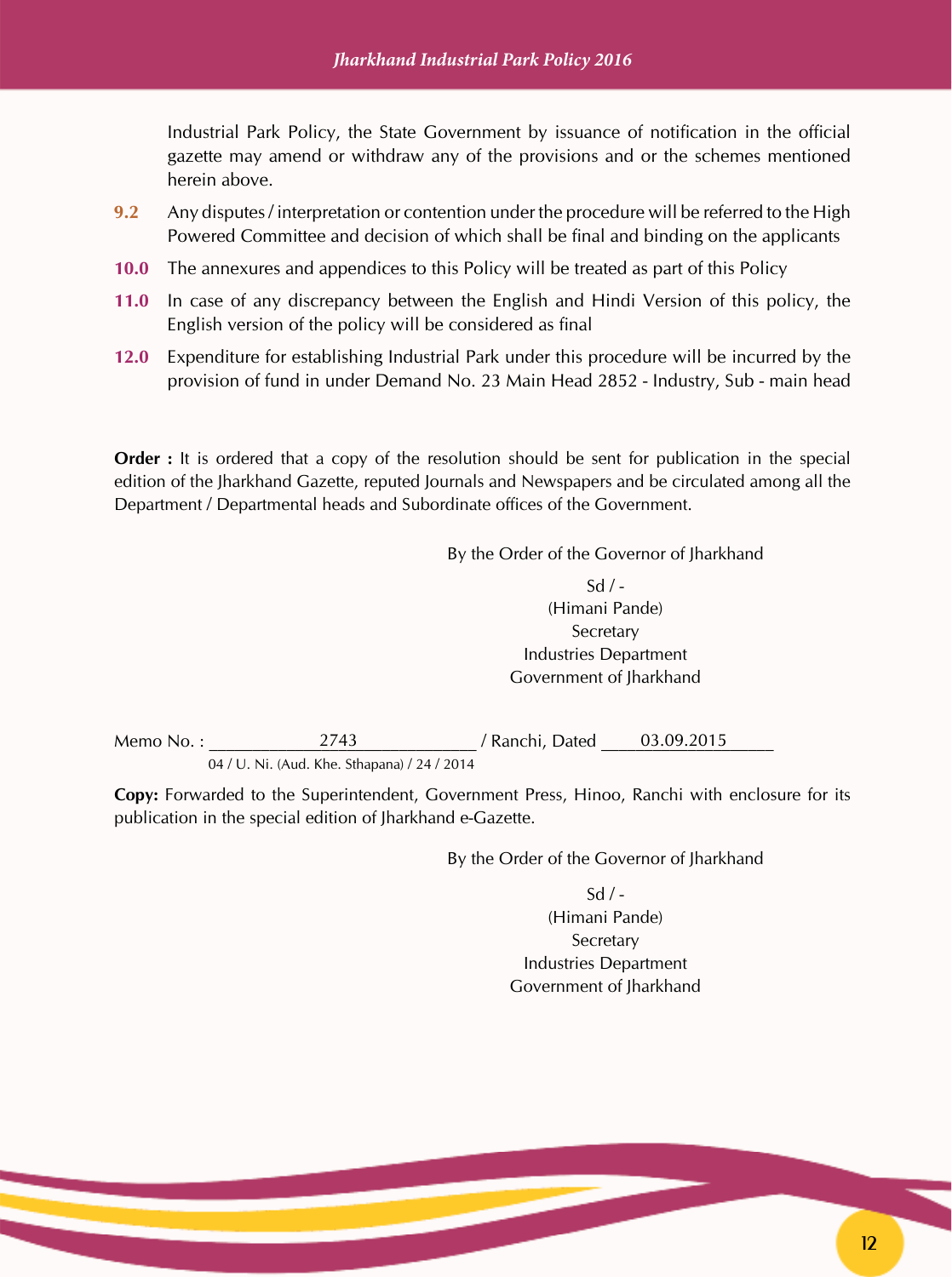#### **APPENDIX I**

# **Document Check List**

# **Name of the Project:**

| S.<br>No.                                                                                                                                                                                                                                                                                                                                             | <b>DOCUMENT NAME</b>                                                                                                                           | <b>COMPLETED</b><br><b>YES/NO</b> | <b>REMARKS</b> |
|-------------------------------------------------------------------------------------------------------------------------------------------------------------------------------------------------------------------------------------------------------------------------------------------------------------------------------------------------------|------------------------------------------------------------------------------------------------------------------------------------------------|-----------------------------------|----------------|
| А.                                                                                                                                                                                                                                                                                                                                                    | List of Documents required before Sanctioning of the Project                                                                                   |                                   |                |
| $\mathbf{1}$                                                                                                                                                                                                                                                                                                                                          | Application in the prescribed format (Annexure II) with all the fields<br>clearly filled                                                       |                                   |                |
| $\overline{2}$                                                                                                                                                                                                                                                                                                                                        | Detailed Project Report. (Appendix III) self-attested                                                                                          |                                   |                |
| 3                                                                                                                                                                                                                                                                                                                                                     | Sanction Letter of Term Loan from Bank / Financial Institution                                                                                 |                                   |                |
| $\overline{4}$                                                                                                                                                                                                                                                                                                                                        | Appraisal report from Bank / Financial Institution along with sanctioned<br>DPR from the Bank                                                  |                                   |                |
| 5                                                                                                                                                                                                                                                                                                                                                     | Certificate of Incorporation of SPV, Memorandum and Articles of<br>Association                                                                 |                                   |                |
| 6                                                                                                                                                                                                                                                                                                                                                     | Bio-data / Background of the office bearers / promoters of the organization<br>and Annual Reports of the Promoter Company / Companies          |                                   |                |
| $\overline{7}$                                                                                                                                                                                                                                                                                                                                        | <b>Blue Print of the Master Plan</b>                                                                                                           |                                   |                |
| 8                                                                                                                                                                                                                                                                                                                                                     | Notarized English / Hindi version of land document                                                                                             |                                   |                |
| $\overline{9}$                                                                                                                                                                                                                                                                                                                                        | Item wise and cost wise details of Technical civil Works envisaged duly<br>certified by Chartered Engineer (Civil) (Annexure H)                |                                   |                |
| 10                                                                                                                                                                                                                                                                                                                                                    | Item wise and cost wise details of Plant & Machinery envisaged duly<br>certified by Chartered Engineer (Mechanical) (Annexure I)               |                                   |                |
| 11                                                                                                                                                                                                                                                                                                                                                    | Quotations from the suppliers of Plant & Machinery and Equipments<br>required for the project                                                  |                                   |                |
| 12                                                                                                                                                                                                                                                                                                                                                    | Estimate of Civil Construction with the complete breakdown of costs for<br>each of the technical and / or non - technical civil works          |                                   |                |
| 13                                                                                                                                                                                                                                                                                                                                                    | An Affidavit duly executed on Non - Judicial Stamp Paper of Rs.100 /- or<br>more duly notarized by Notary Public (Annexure B)                  |                                   |                |
| 14                                                                                                                                                                                                                                                                                                                                                    | Consent to Establish (NOC) from Pollution Control Board                                                                                        |                                   |                |
| 15                                                                                                                                                                                                                                                                                                                                                    | <b>Implementation Schedule</b>                                                                                                                 |                                   |                |
| <b>Release of 1st Installment:</b> 1st installment of 40% of the total grant under the scheme will be released<br>B.<br>after ensuring that 40% of the Promoters' Contribution and 40% of the Term Loan has been spent on<br>the project. The applicant will have to submit the following documents along with the request for the<br>1st Installment |                                                                                                                                                |                                   |                |
| 16                                                                                                                                                                                                                                                                                                                                                    | Request Letter from the applicant for the release of 1 <sup>st</sup> Installment of the<br><b>Approved Grant-in-Aid</b>                        |                                   |                |
| 17                                                                                                                                                                                                                                                                                                                                                    | Duly Notarized Surety Bond - To be executed by the beneficiary company<br>on Non-Judicial Stamp Paper of not less than Rs. 100 /- (Annexure A) |                                   |                |
| 18                                                                                                                                                                                                                                                                                                                                                    | Duly notarized Affidavit - To be executed by the beneficiary company on<br>Non-Judicial Stamp Paper of not less than Rs. 100 /- (Annexure B)   |                                   |                |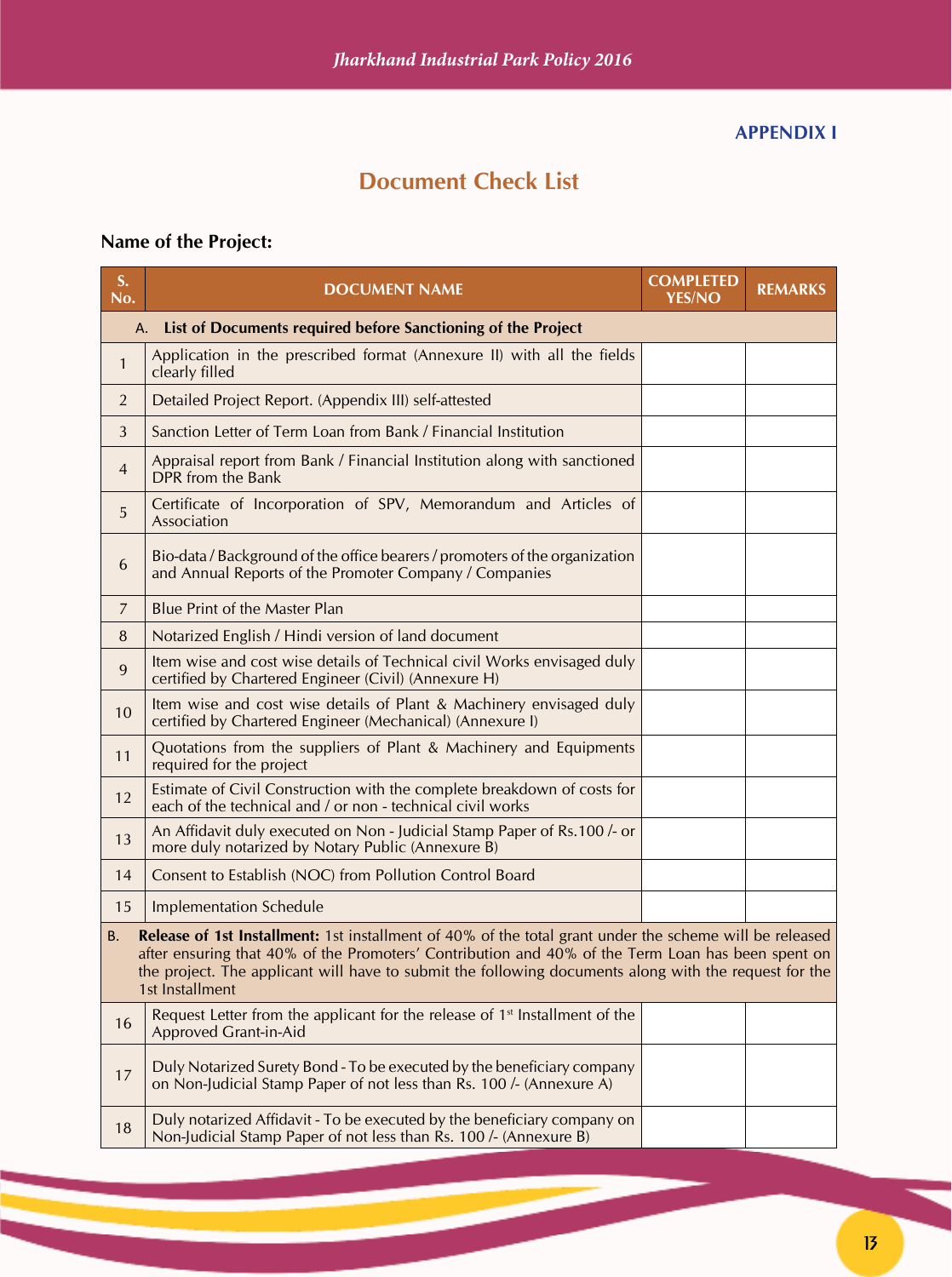| 19 | Bank Certificate certifying that they have released 40% of term loan and<br>have no objection on release of 1st installment of grant being provided<br>by the State (Annexure E)                                                                                                                                                                                                                                                         |  |
|----|------------------------------------------------------------------------------------------------------------------------------------------------------------------------------------------------------------------------------------------------------------------------------------------------------------------------------------------------------------------------------------------------------------------------------------------|--|
| 20 | Chartered Accountant Certificate - Actual expenditure incurred on the<br>project showing the means of finances and 40% utilization of Promoters<br>Contribution & 40% of Term loan (Annexure C).                                                                                                                                                                                                                                         |  |
| 21 | Itemized Summary Statement of expenses incurred on Plant and<br>Machinery components with breakup of Machine Name, Supplier, Date<br>of Order, Date of Payment, Date of Arrival at factory, Gross Cost, VAT,<br>Service Tax, Other Taxes, Freight, Other Charges and Net Cost on the<br>letterhead of CA (with a declaration that all the vouchers have been<br>properly checked and verified) & enclosure of all the bills and vouchers |  |
| 22 | Itemized Summary Statement of expenses incurred on Technical Civil<br>Works components with breakup of Machine Name, Supplier, Date of<br>Order, Date of Payment, Date of Arrival at Site, Gross Cost, VAT, Service<br>Tax, Other Taxes, Freight, Other Charges and Net Cost on the letterhead<br>of CA (with a declaration that all the vouchers have been properly<br>checked and verified) & enclosure of all the bills and vouchers  |  |
| 23 | Certificate of the Chartered Engineer (Civil) for Technical Civil Works<br>indicating item wise progress, cost, quantity, manufacturer / supplier and<br>comment on quality with color photographs of the project site with date-<br>stamps (Annexure H)                                                                                                                                                                                 |  |
| 24 | Certificate of the Chartered Engineer (Mech.) for Plant & Machinery<br>indicating item wise progress, cost, quantity, manufacturer / supplier and<br>comment on quality with color photographs of the project site with date-<br>stamps (Annexure I)                                                                                                                                                                                     |  |
| 25 | Compliance of conditions imposed in the approval letter of the grant-in-<br>aid, if any                                                                                                                                                                                                                                                                                                                                                  |  |
| 26 | Site inspection to ascertain the physical progress of the project                                                                                                                                                                                                                                                                                                                                                                        |  |
| 27 | Environmental Clearance from MoEF as per existing guidelines                                                                                                                                                                                                                                                                                                                                                                             |  |
| C. | <b>Release of 2nd Installment:</b> The second installment of 40% of the total grant may be released by the<br>Directorate of Industries based on submission of the documents specified below by the unit on utilization<br>of the first installment of the grant released and also the utilization of 80% of the Term Loan and 80% of<br>the Promoters' Contribution.                                                                    |  |
| 28 | Request Letter from the applicant for the release of $2nd$ Installment of the<br><b>Approved Grant-in-Aid</b>                                                                                                                                                                                                                                                                                                                            |  |
| 29 | Utilization Certificate - as per GFR 19A, duly certified by the C.A. and<br>countersigned by the Bank and promoter of the beneficiary company<br>(Annexure D)                                                                                                                                                                                                                                                                            |  |
| 30 | Bank Certificate - certifying that they have released 80% of term loan and<br>1st Installment of grant released by the State. They have no objection in<br>releasing 2nd Installment of grant being released by the State (Annexure F)                                                                                                                                                                                                   |  |
| 31 | Chartered Accountant Certificate - Actual expenditure incurred on the<br>project showing the means of finances and 80% utilization of Promoters<br>Contribution, 80% of Term loan and 1st installment of released grant<br>(Annexure C)                                                                                                                                                                                                  |  |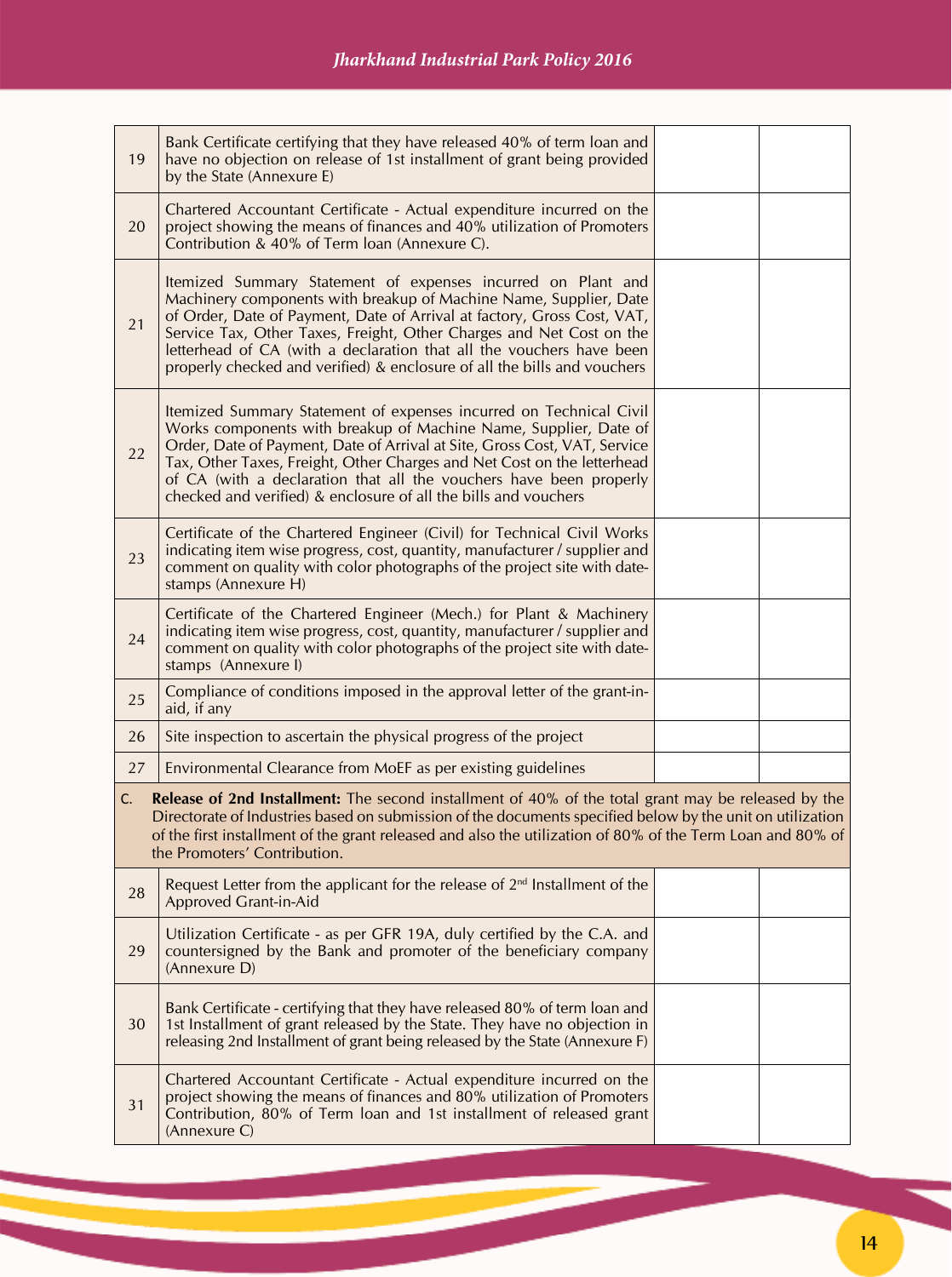| 32 | Itemized Summary Statement of expenses incurred on Plant and<br>Machinery components with breakup of Machine Name, Supplier, Date<br>of Order, Date of Payment, Date of Arrival at Site, Gross Cost, VAT,<br>Service Tax, Other Taxes, Freight, Other Charges and Net Cost on the<br>letterhead of CA (with a declaration that all the vouchers have been<br>properly checked and verified) & enclosure of all the bills and vouchers<br>(for the components not submitted earlier)   |  |
|----|---------------------------------------------------------------------------------------------------------------------------------------------------------------------------------------------------------------------------------------------------------------------------------------------------------------------------------------------------------------------------------------------------------------------------------------------------------------------------------------|--|
| 33 | Itemized Summary Statement of expenses incurred on Technical Civil<br>Works components with breakup of Machine Name, Supplier, Date of<br>Order, Date of Payment, Date of Arrival at Site, Gross Cost, VAT, Service<br>Tax, Other Taxes, Freight, Other Charges and Net Cost on the letterhead<br>of CA (with a declaration that all the vouchers have been properly<br>checked and verified) & enclosure of all the bills and vouchers (for the<br>components not submitted earlier) |  |
| 34 | Certificate of the Chartered Engineer (Civil) for Technical Civil Works<br>indicating item wise progress, cost, quantity, manufacturer / supplier and<br>comment on quality with color photographs (with date stamps) of the<br>project site (Annexure H)                                                                                                                                                                                                                             |  |
| 35 | Certificate of the Chartered Engineer (Mech.) for Plant & Machinery<br>indicating item wise progress, cost, quantity, manufacturer / supplier and<br>comment on quality with color photographs (with date stamps) of the<br>project site (Annexure I)                                                                                                                                                                                                                                 |  |
| 36 | Compliance of conditions imposed at the time of release of 1 <sup>st</sup> Installment<br>of grant, if any                                                                                                                                                                                                                                                                                                                                                                            |  |
| 37 | Site inspection to ascertain the physical progress of the project                                                                                                                                                                                                                                                                                                                                                                                                                     |  |
| D. | Release of 3rd Installment: The Third and final installment of the remaining grant would be released<br>only after physical verification by the Directorate of Industries and submission of documents specified<br>below by the firm, utilization of first and second installment of the grant, 100% of Term Loan as well as<br>100% of Promoters' - Contribution.                                                                                                                    |  |
| 38 |                                                                                                                                                                                                                                                                                                                                                                                                                                                                                       |  |
|    | Request Letter from the applicant for the release of 3rd Installment of the<br>Approved Grant-in-Aid                                                                                                                                                                                                                                                                                                                                                                                  |  |
| 39 | Utilization Certificate - as per GFR 19A, duly certified by the C.A. and<br>countersigned by the Bank and promoter of the beneficiary company<br>(Annexure D)                                                                                                                                                                                                                                                                                                                         |  |
| 40 | Bank Certificate - certifying that they have released 100% of term<br>loan and 2nd installment of grant released by the State. They have no<br>objection in releasing 3rd installment of grant being released by the State<br>(Annexure G)                                                                                                                                                                                                                                            |  |
| 41 | Chartered Accountant Certificate - Actual expenditure incurred on the<br>project showing the means of finances and 100% utilization of Promoters<br>contribution, 100% of Term loan and 1st and 2nd Installment of released<br>grant (Annexure C)                                                                                                                                                                                                                                     |  |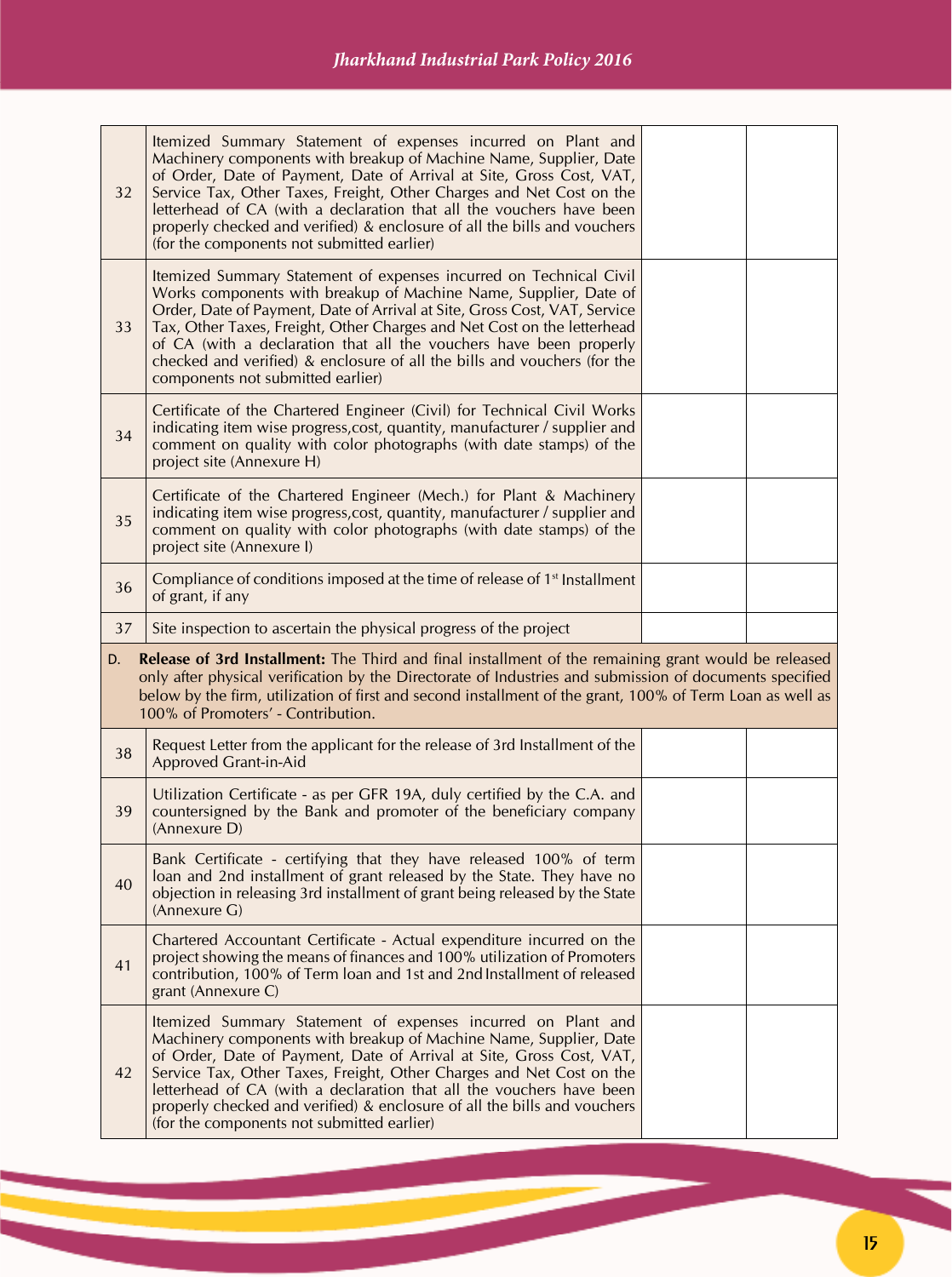| 43 | Itemized Summary Statement of expenses incurred on Technical Civil<br>Works components with breakup of Machine Name, Supplier, Date of<br>Order, Date of Payment, Date of Arrival at Site, Gross Cost, VAT, Service<br>Tax, Other Taxes, Freight, Other Charges and Net Cost on the letterhead<br>of CA (with a declaration that all the vouchers have been properly<br>checked and verified) & enclosure of all the bills and vouchers (for the<br>components not submitted earlier) |  |
|----|---------------------------------------------------------------------------------------------------------------------------------------------------------------------------------------------------------------------------------------------------------------------------------------------------------------------------------------------------------------------------------------------------------------------------------------------------------------------------------------|--|
| 44 | Certificate of the Chartered Engineer (Civil) for Technical Civil Works<br>indicating item wise progress, cost, quantity, manufacturer / supplier and<br>comment on quality with color photographs (with date stamps) of the<br>project site (Annexure H)                                                                                                                                                                                                                             |  |
| 46 | Certificate of the Chartered Engineer (Mech.) for Plant & Machinery<br>indicating item wise progress, cost, quantity, manufacturer / supplier and<br>comment on quality with color photographs (with date stamps) of the<br>project site (Annexure I)                                                                                                                                                                                                                                 |  |
| 47 | Compliance of conditions imposed at the time of release of 2 <sup>nd</sup> Installment<br>of grant, if any                                                                                                                                                                                                                                                                                                                                                                            |  |
| 48 | Site Inspection Report by the Directorate of Industries to ascertain the<br>completion of the project and issue of Consent-to-Operate from the<br><b>Pollution Control Board</b>                                                                                                                                                                                                                                                                                                      |  |
| 49 | Environmental Clearance from MoEF as per existing guidelines                                                                                                                                                                                                                                                                                                                                                                                                                          |  |
| 50 | Third Part Quality Assurance (TQPA) Certificate for the project                                                                                                                                                                                                                                                                                                                                                                                                                       |  |
| 51 | Before release of 3rd & final installment of grant-in-aid, eligible grant-in-<br>aid for the project will be recalculated based on the proposed / appraised<br>/ actual cost, whichever is less, for the already approved items and<br>released accordingly                                                                                                                                                                                                                           |  |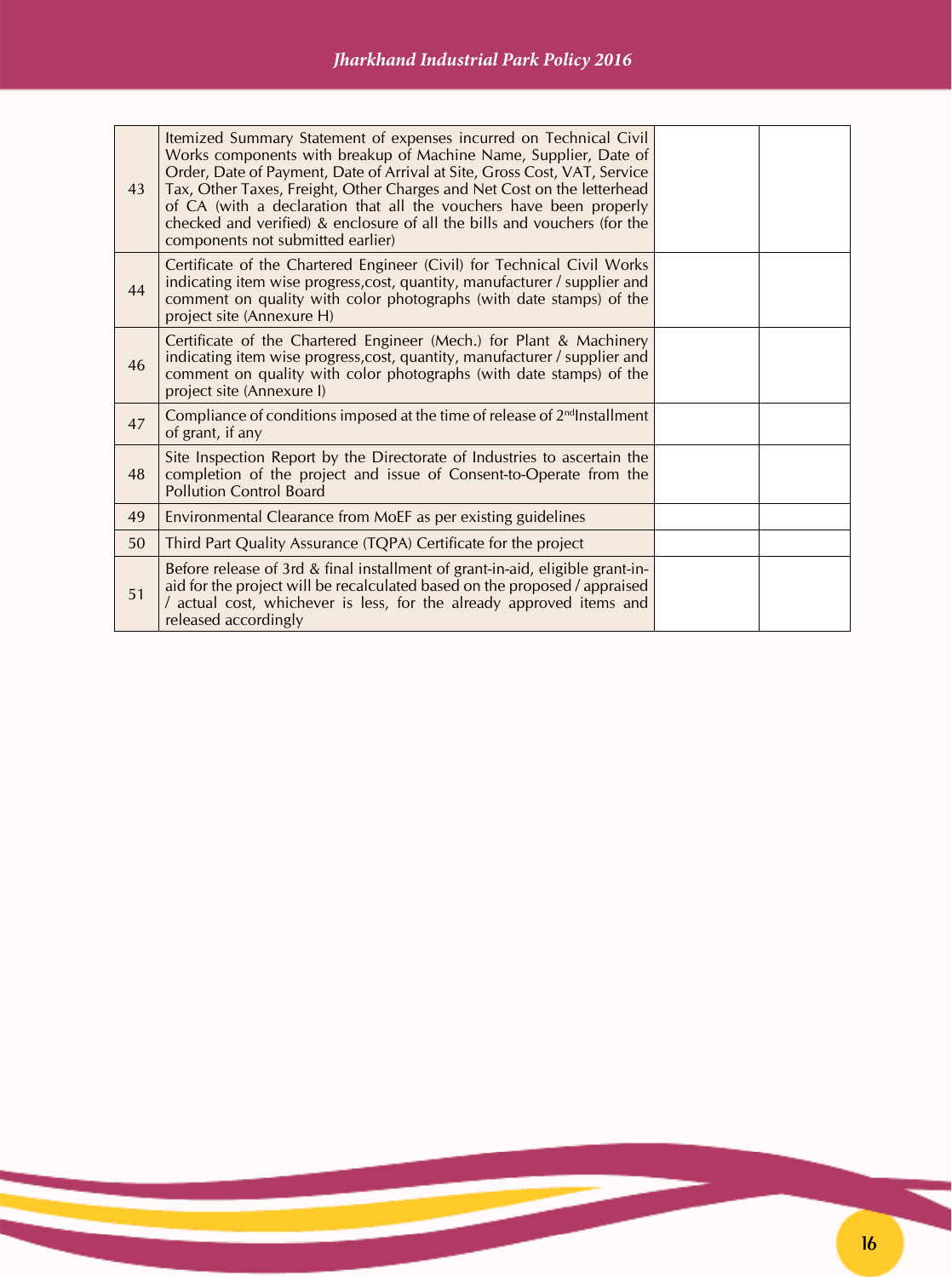#### **APPENDIX II**

# **Application Form**

# **Name of the Project:**

| S.<br>No. | <b>Particulars</b>                                                                              | <b>Details</b>                                |  |                          |               |
|-----------|-------------------------------------------------------------------------------------------------|-----------------------------------------------|--|--------------------------|---------------|
|           | A. Promoters                                                                                    |                                               |  |                          |               |
| 1         | Name & Address of the Promoter including telephone, fax,<br>e-mail etc.                         | Name:<br>Address:<br>Phone:<br>Fax:<br>Email: |  |                          |               |
| 2.        | Type of organization of Promoters                                                               |                                               |  |                          |               |
| 3.        | Background / credentials of applicant organization                                              |                                               |  |                          |               |
| 4.        | <b>Financial Status</b>                                                                         | Turnover:<br>Profit:                          |  |                          |               |
| 5.        | Existing Industry if any                                                                        | A.<br><b>B.</b>                               |  |                          |               |
|           | <b>B. Project Description</b>                                                                   |                                               |  |                          |               |
| 6.        | Name of the Project                                                                             |                                               |  |                          |               |
| 7.        | Location / Area of the project                                                                  |                                               |  |                          |               |
| 8.        | Sector Specific / General Industrial Park                                                       |                                               |  |                          |               |
| 10.       | Technology (Indigenous / Imported)                                                              |                                               |  |                          |               |
| 11.       | Capacities of the various components of the Industrial Park                                     |                                               |  |                          |               |
|           | C. Project Cost (indicating proposed cost, appraised cost separately)                           |                                               |  |                          |               |
|           | <b>Capital Investment(Fixed Capital)</b>                                                        | <b>Proposed Cost</b>                          |  | <b>Appraised Cost</b>    |               |
| 12.       | Land Area Cost<br>ı.<br><b>Building</b><br>ii.<br>iii. Civil Works<br>iv. Technical Civil Works | i.<br>ii.<br>iii.<br>iv.                      |  | i.<br>ii.<br>iii.<br>iv. |               |
|           | Plant & Machinery (Indigenous)                                                                  | <b>Capacity</b>                               |  | Specification            | Cost<br>(Rs.) |
| 13.1      | (Capacity / Specification / Cost)                                                               |                                               |  |                          |               |
|           | (Add appropriate number of fields as per requirement)                                           |                                               |  |                          |               |
|           |                                                                                                 |                                               |  |                          |               |
|           | <b>Imported Machinery</b>                                                                       | <b>Capacity</b>                               |  | <b>Specification</b>     | Cost<br>(Rs.) |
|           | 14. (Capacity / Specification / Cost)<br>(Add appropriate number of fields as per requirement)  |                                               |  |                          |               |
|           |                                                                                                 |                                               |  |                          |               |
| 15.       | Pre-operative Expenses (in Rs.)                                                                 |                                               |  |                          |               |
| 16.       | Working Capital (in Rs.)                                                                        |                                               |  |                          |               |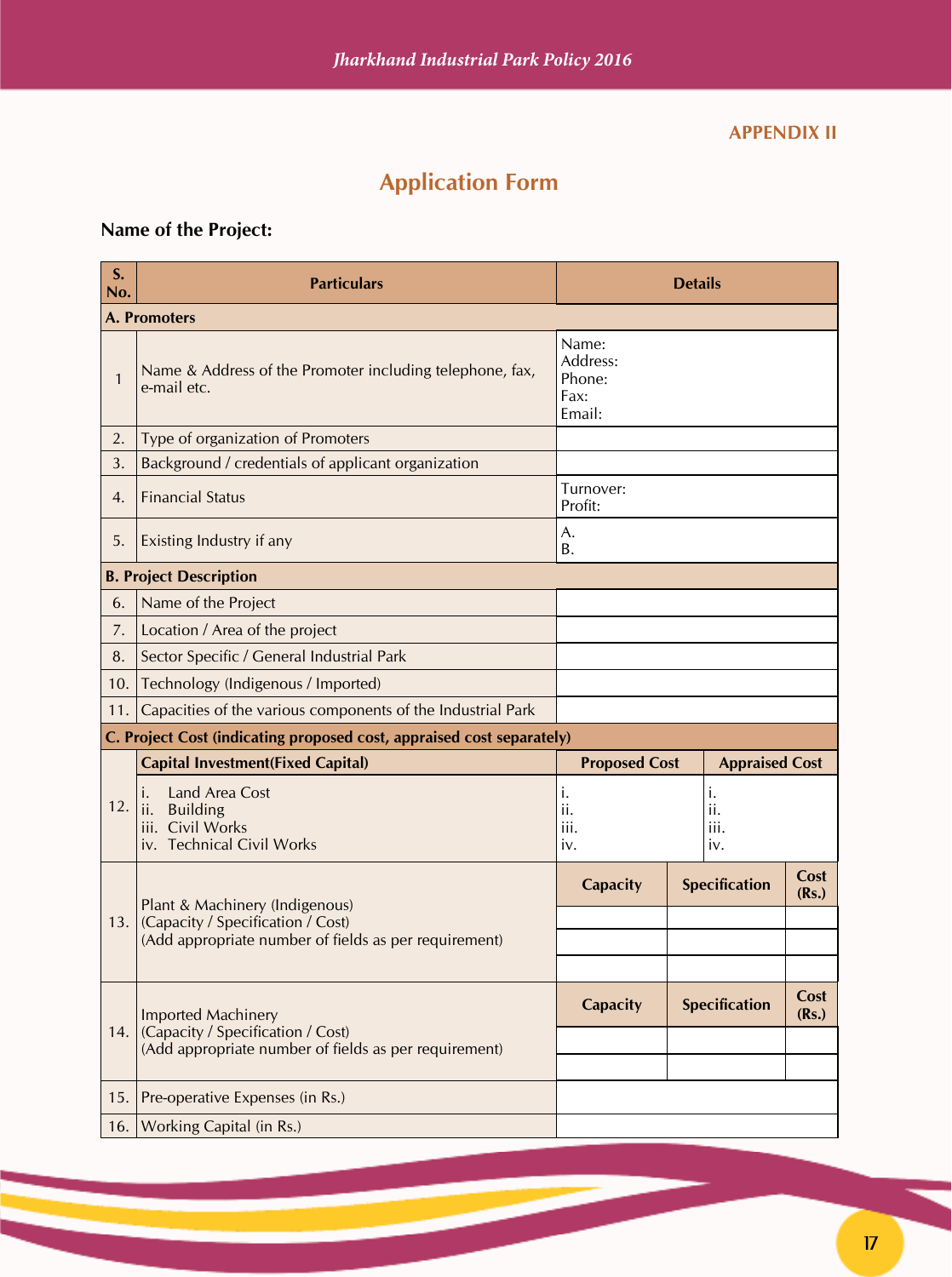|     | <b>Effluent Disposal</b>                                                                                                                                                                                                                                                                                                          | <b>Method</b>                                                                                                                                                                                                   |  | <b>Machinery</b>                                       | Cost<br>(Rs.) |
|-----|-----------------------------------------------------------------------------------------------------------------------------------------------------------------------------------------------------------------------------------------------------------------------------------------------------------------------------------|-----------------------------------------------------------------------------------------------------------------------------------------------------------------------------------------------------------------|--|--------------------------------------------------------|---------------|
| 17. | (Method / Machinery / Cost)                                                                                                                                                                                                                                                                                                       |                                                                                                                                                                                                                 |  |                                                        |               |
|     |                                                                                                                                                                                                                                                                                                                                   |                                                                                                                                                                                                                 |  |                                                        |               |
|     | D. Means Of Finance (Indicating Proposed & Appraised Means of Finance, Separately)<br><b>Means of Financing</b>                                                                                                                                                                                                                   | <b>Proposed</b>                                                                                                                                                                                                 |  | <b>Appraised</b>                                       |               |
| 18. | Equity (Promoter / Foreign / Other)<br>a)<br>b) Loan (Term / Working Capital)<br>1. Name of The Bank / Financial Institution<br>2. Amount of Term Loan Sanctioned<br>3. Date of Sanction<br>4. Rate of Interest<br>5. Repayment Schedule<br>c) Assistance from Other Sources<br>d) Grant-in-aid Under this Policy<br>Others<br>e) | $a)$ Rs.<br>a) Rs.<br>b) Rs.<br>$b)$ Rs.<br>$\mathbf{1}$<br>1<br>2.<br>2.<br>3.<br>3.<br>4.<br>4.<br>5.<br>5.<br>$c)$ Rs.<br>$c)$ Rs.<br>d) Rs.<br>$d)$ Rs.<br>e) Rs.<br>e) Rs.<br><b>TOTAL</b><br><b>TOTAL</b> |  |                                                        |               |
|     | <b>Financial Benchmarks</b>                                                                                                                                                                                                                                                                                                       | <b>Existing</b>                                                                                                                                                                                                 |  | <b>Projected</b>                                       |               |
| 19. | Cash Flow<br>a)<br><b>Break Even Point</b><br>b)<br><b>Internal Rate of Return</b><br>C)<br>Debt Equity Ratio<br>d)<br>Debt Service Coverage Ratio<br>e)                                                                                                                                                                          | a)<br>b)<br>$\mathbf{C}$<br>$\mathbf{d}$<br>e)                                                                                                                                                                  |  | a)<br>b)<br>$\mathbf{C}$<br>$\mathbf{d}$<br>$\epsilon$ |               |
|     | <b>E. Marketing</b>                                                                                                                                                                                                                                                                                                               |                                                                                                                                                                                                                 |  |                                                        |               |
| 20. | Marketing<br>a) Existing Market<br>b) Future Demand<br><b>Marketing Strategy</b><br>$\mathbf{C}$<br>Linkage to farm / backward linkages<br>$\mathbf{d}$<br>Forward market linkages<br>$\epsilon$ )<br>(Please elaborate each point in a detailed manner)                                                                          | a)<br>b)<br>$\mathbf{C}$<br>$\mathbf{d}$<br>$\epsilon$                                                                                                                                                          |  |                                                        |               |
|     | <b>F. Implementation Schedule</b>                                                                                                                                                                                                                                                                                                 |                                                                                                                                                                                                                 |  |                                                        |               |
|     |                                                                                                                                                                                                                                                                                                                                   | Item of work                                                                                                                                                                                                    |  | <b>Date</b>                                            |               |
|     |                                                                                                                                                                                                                                                                                                                                   | Acquiring land<br>a.<br>Start of construc-<br>b.<br>tion of building                                                                                                                                            |  |                                                        |               |
|     |                                                                                                                                                                                                                                                                                                                                   | Completion of<br>$C_{\star}$<br>building                                                                                                                                                                        |  |                                                        |               |
| 21. | Item of work and Date of implementation<br>(Bar charts / Milestone Charts or PERT / CPM may be<br>enclosed)                                                                                                                                                                                                                       | d. Placing order for<br>plant & machin-<br>ery for common<br>infrastructure                                                                                                                                     |  |                                                        |               |
|     |                                                                                                                                                                                                                                                                                                                                   | Installation /<br>e.<br>erection                                                                                                                                                                                |  |                                                        |               |
|     |                                                                                                                                                                                                                                                                                                                                   | Trial running<br>f.                                                                                                                                                                                             |  |                                                        |               |
|     |                                                                                                                                                                                                                                                                                                                                   | Commercial<br>g.<br>Operation of<br>Park                                                                                                                                                                        |  |                                                        |               |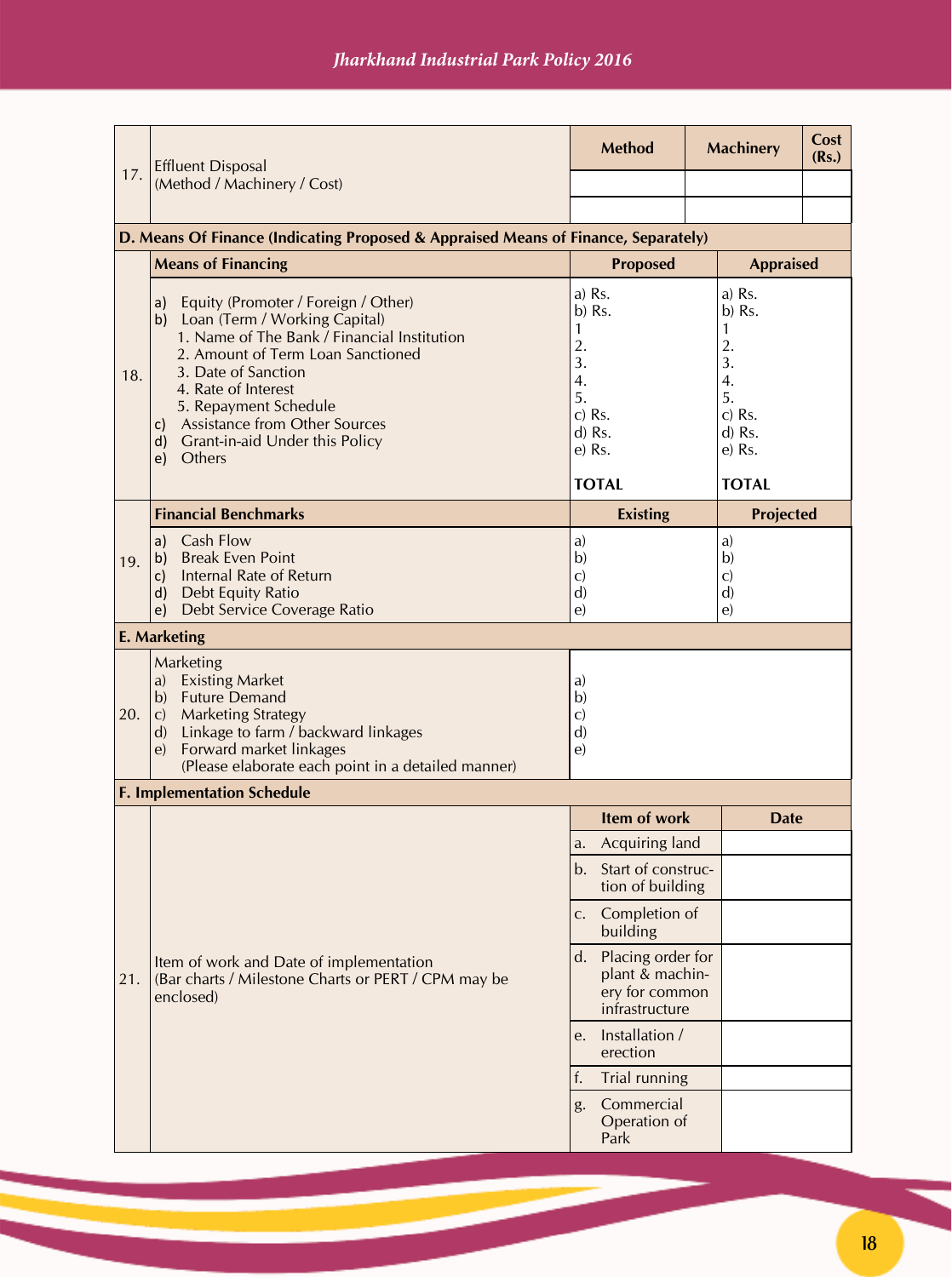| <b>G. Personnel</b> |                                                                                                                                              |               |             |               |              |
|---------------------|----------------------------------------------------------------------------------------------------------------------------------------------|---------------|-------------|---------------|--------------|
| 22.                 | Details of CEO, Technical & Managerial Personnel (Oper-<br>ation, Maintenance, Managerial, Finance, Marketing etc.)<br>required & available. |               |             |               |              |
|                     | H. Employment Generation-Direct/Indirect                                                                                                     |               |             |               |              |
|                     |                                                                                                                                              |               | <b>Male</b> | <b>Female</b> | <b>Total</b> |
| 23.                 | Direct (Male & Female Separately)<br>a)<br>Indirect (Male & Female Separately)                                                               | <b>Direct</b> |             |               |              |
|                     |                                                                                                                                              | Indirect      |             |               |              |
|                     |                                                                                                                                              | Total         |             |               |              |

Certified that the information given above is true to the best of my knowledge and enclosures submitted are duly verified in accordance with the guidelines of the scheme. The proposal may be considered for financial assistance.

**Date:** Signature:

**Place:** Name and Designation:

 **Seal of the Organization:**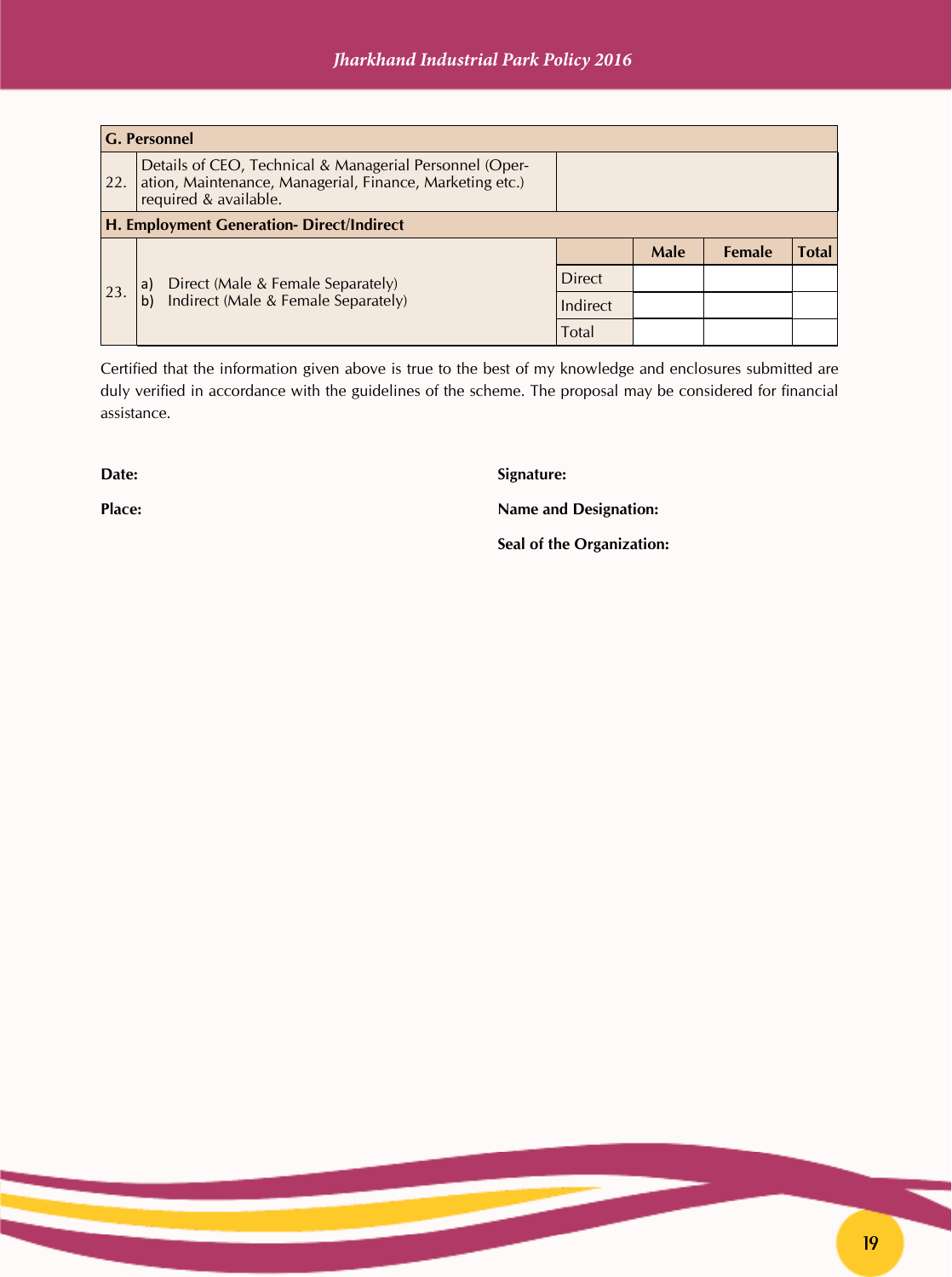#### **APPENDIX III**

## **Format for DPR**

#### **1. Executive Summary**

#### **2. Background**

- 2.1. Sector Background
- 2.2. Project Background
- 2.3. Promoter's Background

#### **3. Land Details & Logistics**

- 3.1. Character of the Land
- 3.2. Requirement of Land Area
- 3.3. Ownership of the Land
- 3.4. Present Status of Land
- 3.5. Location of Land

#### **4. Backward Linkage Strategy for Raw Material & Other Inputs**

- 4.1. Raw Material Availability
- 4.2. Sources of Procurement
- 4.3. Process of Procurement

#### **5. Techno-Commercial Viability Assessment**

- 5.1. Technology Used
- 5.2. Possible Source of Equipments / Machine Suppliers
- 5.3. Capacity & Production
- 5.4. Pollution Control
	- 5.4.1. Amount of Generation of Pollution / Wastage
	- 5.4.2. Mode of Waste Disposal
	- 5.4.3. Machines to be installed for adhering to pollution norms

#### **6. Process Flow Diagram**

6.1. Machine Layout Plan

#### **7. Infrastructure Source**

- 7.1. Power (if from JESB, Permission Letter required)
- 7.2. Water
- 7.3. Manpower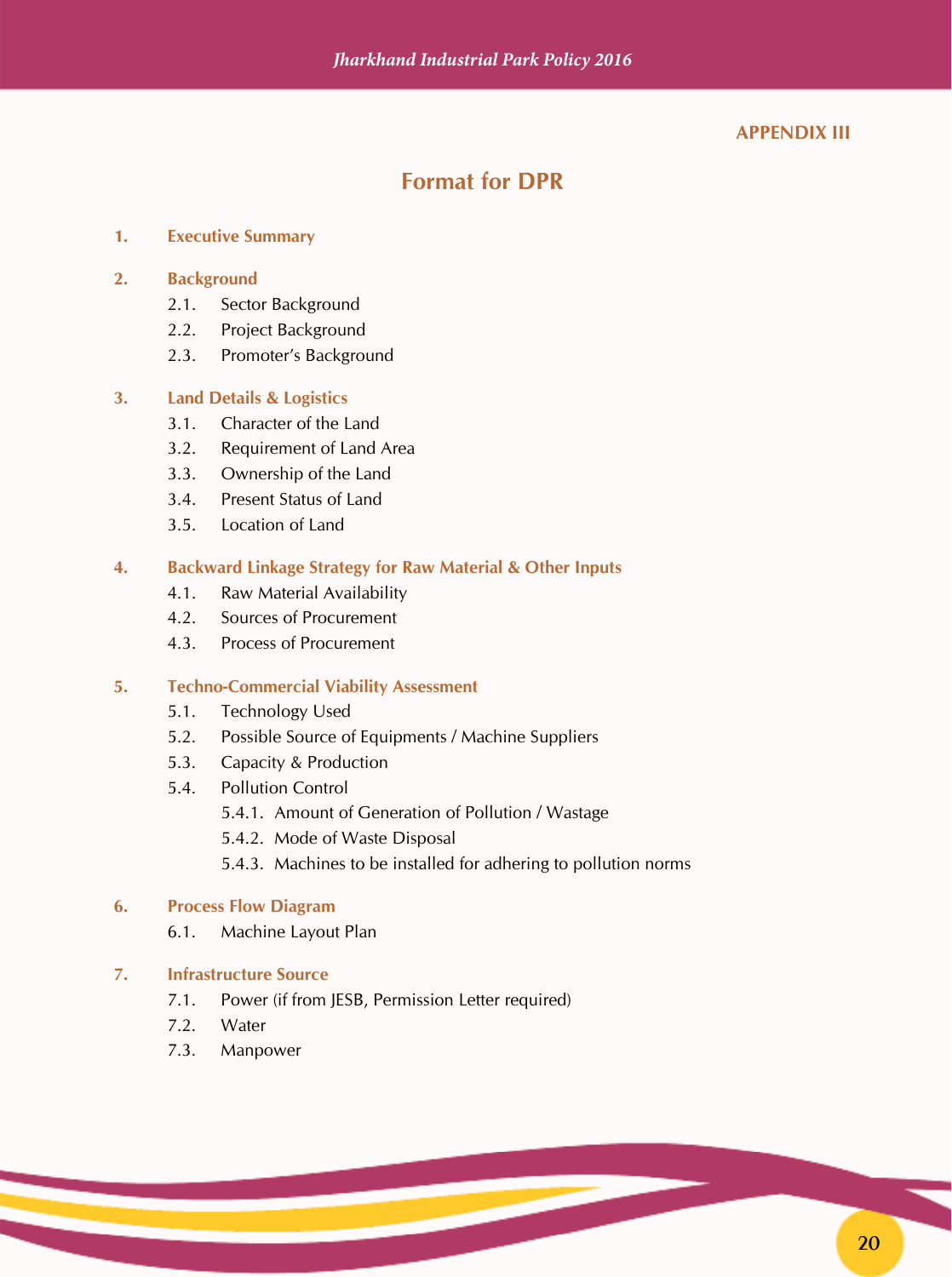- **8. Marketing Strategy**
	- 8.1. Market Opportunities
	- 8.2. Approach

#### **9. SWOT Analysis**

#### **10. Financial Analysis**

- 10.1. Cost Estimates
- 10.2. Working Capital Requirement
- 10.3. Revenue Projections
- 10.4. Fund Flow Statement
- 10.5. Financial Ratios
- 10.6. Break Even
- 10.7. Term Loan
- 10.8. Internal Rate of Return

#### **11. Investment Details**

- 11.1. Equity Contribution & Source
- 11.2. Debt Contribution, Source & Cost of Debt
- 11.3. Total Fixed Capital
- 11.4. Net Worth of the Company
- 11.5. Appraisal Letter from Bank or Lending Institution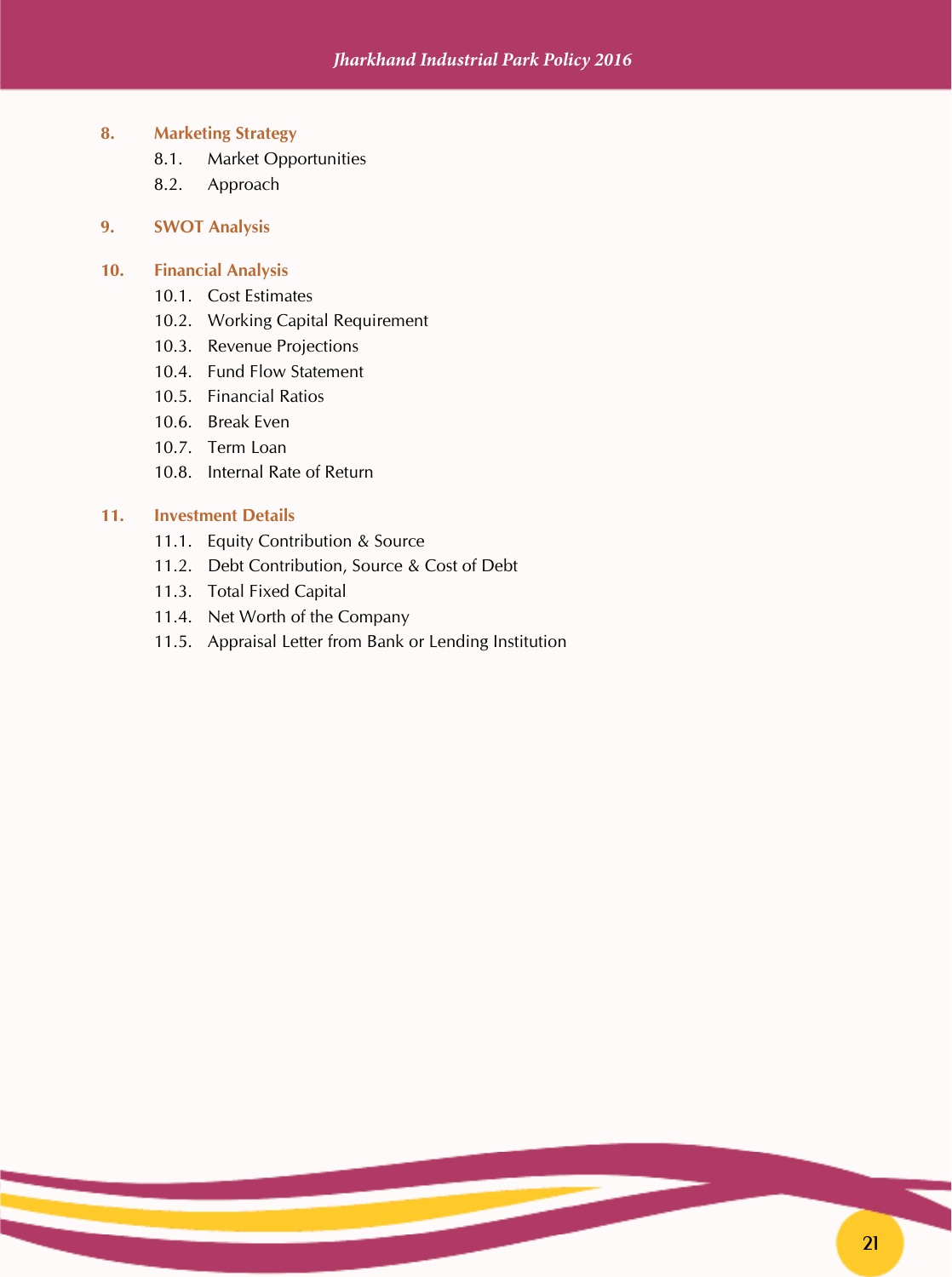#### **ANNEXURE A**

#### **On Non - Judicial Stamp Paper of Rs. 100/-**

#### **Surety Bond**

|                    |                                                          |                                                                                                 | , a          |
|--------------------|----------------------------------------------------------|-------------------------------------------------------------------------------------------------|--------------|
|                    |                                                          | (Type of organization) incorporated / registered under the                                      |              |
|                    |                                                          |                                                                                                 | (hereinafter |
|                    |                                                          | called the "Obligers") are held fully and firmly bound to the Governor of State                 |              |
|                    | (hereinafter called the "Government") for the sum of Rs. |                                                                                                 |              |
|                    |                                                          |                                                                                                 |              |
|                    |                                                          | and without a demur for which payment we firmly bind ourselves and our successors and assignees |              |
| by these presents. |                                                          |                                                                                                 |              |
|                    |                                                          |                                                                                                 |              |
|                    |                                                          | WHEREAS on the Obligers' request, the Government as per Sanction Order No.                      |              |
|                    |                                                          | Dated ______________ (hereinafter referred to as the "Letter of Sanction") which forms an       |              |
|                    |                                                          | integral part of these presents, and a copy whereof is annexed hereto and marked as Enclosure   |              |
|                    |                                                          | - I, agreed to make in favor of the Obligers grants-in-aid of Rs.                               | (Rupees      |
|                    |                                                          | only) for the purpose of ____________________(description of the                                |              |
|                    |                                                          |                                                                                                 |              |
|                    |                                                          | only) have been paid to the Obligers (the receipt of which the Obligers                         |              |
|                    |                                                          | do hereby admit and acknowledge) on condition of the Obligers executing a bond in the terms and |              |

manner contained hereinafter which the Obligers have agreed to do.

NOW the conditions of the above written obligation is such that if the Obligers duly fulfill and comply with all the conditions mentioned in the letter of sanction, the above written Bond or obligation shall be void and of no effect. But otherwise, it shall remain in full force and virtue. The Obligers will abide by the terms & conditions of the grants-in-aid by the target dates, if any specified therein.

THAT the Obligers shall not divert the grants-in-aids and entrust execution of the Scheme or work concerned to another institution(s) or organization(s).

THAT the Obligers shall abide by any other conditions specified in this agreement and in the event of their failing to comply with the conditions or committing breach of the bond, the Obligers individually and jointly will be liable to refund to the Governor of Jharkhand, the entire amount of the grants-inaid with interest of 10% per annum thereon. If a part of the grants-in-aid is left unspent after the expiry of the period within which it is required to be spent, interest  $@10\%$  per annum shall be charged upto the date of its refund to the Government, unless it is agreed to be carried over.

The Obligers agree and undertake to surrender / pay the Government the monetary value of all such pecuniary or other benefits which it may receive or derive / have received or derived through / upon unauthorized use of (such as letting out the premises on adequate or less than adequate consideration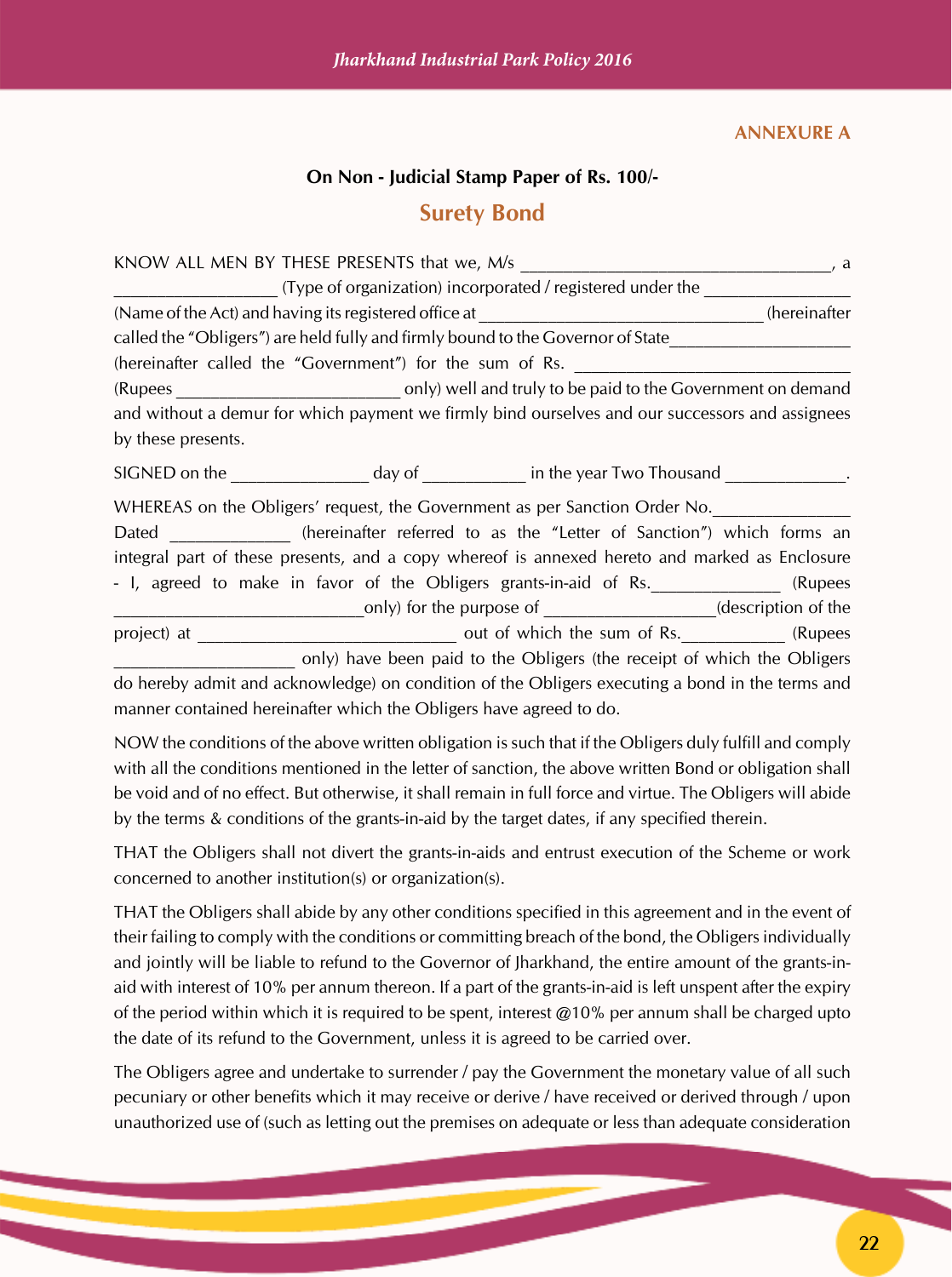or use of the premises for any purpose other than that for which the grants-in-aid was intended of the property) buildings created / acquired constructed largely from out of the grants-in-aid sanctioned by the State Government of  $\qquad \qquad$  , or the administrative Head of the Department concerned. As regards the monetary value aforementioned to be surrendered / paid to the Government, the decision of the Government will be final and binding on the Obligers.

AND THESE PRESENTS ALSO WITNESS THAT the decision of the Chief Secretary to the State Govt. of \_\_\_\_\_\_\_\_\_\_\_\_ on the question whether there has been breach or violation of any of the terms or conditions mentioned in the sanction letter shall be final and binding upon the Obligers and

IN WITNESS WHEREOF these presents have been executed as under on behalf of the Obligers the day herein above written in pursuance of the Resolution No. 2015 Dated passed by the governing body of the Obligers, a copy whereof is annexed hereto as Enclosure - II and by \_\_\_\_\_\_\_\_\_\_\_\_\_\_\_\_\_\_\_\_\_\_\_ for and on behalf of the Governor of State \_\_\_\_\_\_\_\_\_\_\_\_\_\_\_\_\_\_ on the date appearing below.

> Signature of the AUTHORISED SIGNATORY Signed for and on behalf of (Name of the Obliger in block letters) (Seal / Stamp of Organization)

1. Signature of Witness 2. Signature of Witness

Name & Address Name & Address

# TO BE FILLED UP BY THE DIRECTORATE OF INDUSTRIES

#### (ACCEPTED)

For and on behalf of the Governor of State

 $\mathcal{L}_\text{max} = \mathcal{L}_\text{max} = \mathcal{L}_\text{max} = \mathcal{L}_\text{max} = \mathcal{L}_\text{max} = \mathcal{L}_\text{max} = \mathcal{L}_\text{max} = \mathcal{L}_\text{max} = \mathcal{L}_\text{max} = \mathcal{L}_\text{max} = \mathcal{L}_\text{max} = \mathcal{L}_\text{max} = \mathcal{L}_\text{max} = \mathcal{L}_\text{max} = \mathcal{L}_\text{max} = \mathcal{L}_\text{max} = \mathcal{L}_\text{max} = \mathcal{L}_\text{max} = \mathcal{$ 

 $\overline{\phantom{a}}$  , and the contribution of the contribution of the contribution of the contribution of the contribution of the contribution of the contribution of the contribution of the contribution of the contribution of the

Dated:

**Notary Seal & Signature**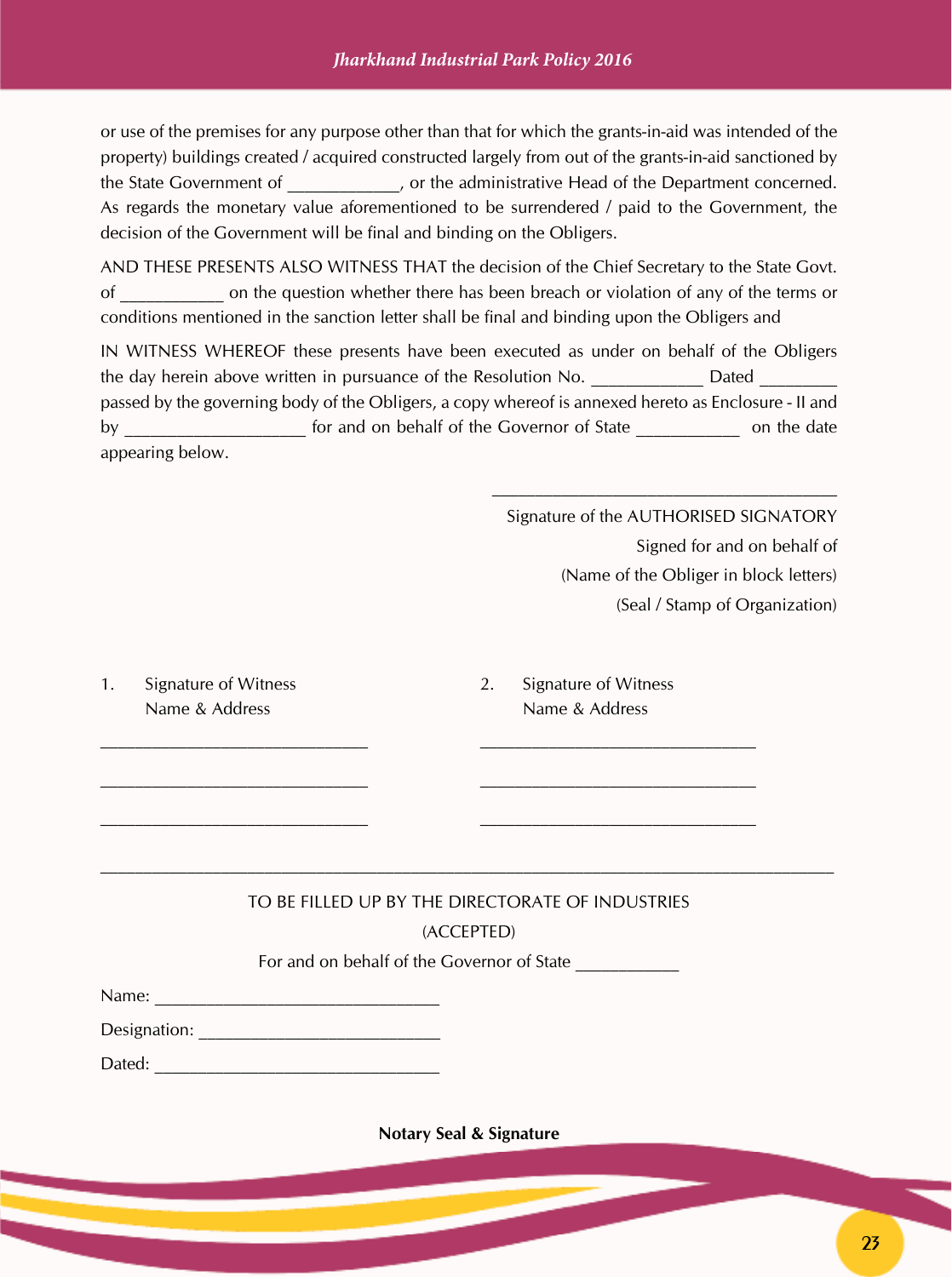#### **ANNEXURE B**

#### **On Non - Judicial Stamp Paper of Rs. 100/-**

### **Affidavit**

[As per GFR-209(1)]

I ……………...............................................…….. S/o ………..…….................................... Resident of ……………………………………...…………………… Director / Proprietor of M/s …………………………………….……. do here by solemnly affirms and state as follows:

- (a) That organization's sister concern (s) / inter connected company / group company as well as the applicant company itself has not obtained any financial assistance for an Industrial Park in the past from Central or State Government
- (b) That the organization has not obtained / applied for or will not obtain any grant / subsidy from any Ministry / Department of Central Govt. / GOI organization / agencies and State Government for the same purpose / activity / components

#### **Deponent**

#### **Verification:**

Verified that the content of this affidavit are true and correct to the best of the knowledge and belief of the deponent and no part of this affidavit is kept concealed therein, If anything is found false in this Affidavit subsequently deponent and organization shall be liable jointly and severally for action under the laws, hence verified at \_\_\_\_\_\_\_\_\_(Place) \_\_\_\_\_\_\_\_\_\_\_\_\_\_\_\_\_\_\_\_\_\_\_\_ on (Date)\_\_\_\_\_\_\_\_\_\_\_\_\_\_

#### **Deponent**

**Notary Seal & Signature**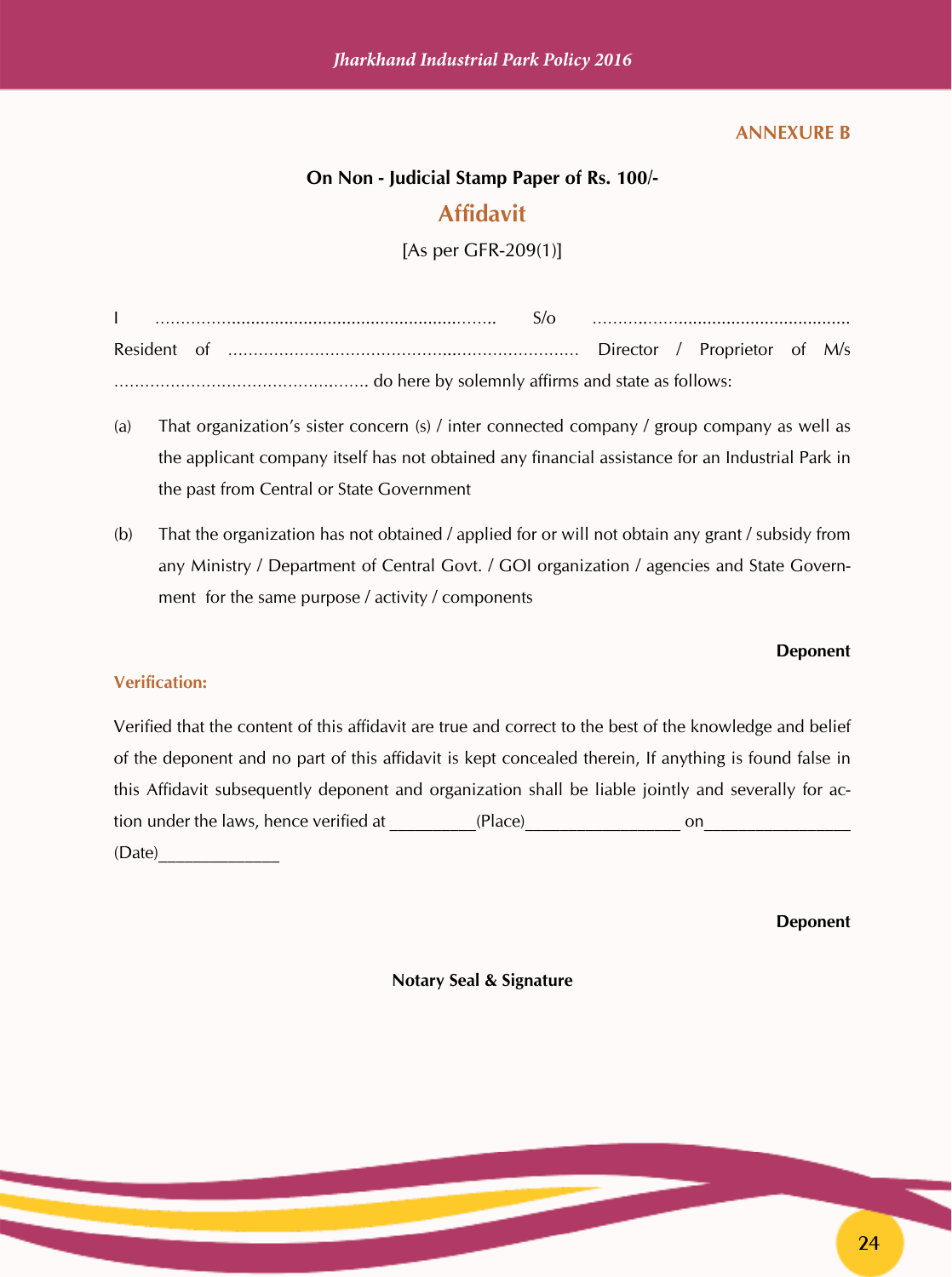#### **ANNEXURE C**

#### **(Letter Head of the CA)**

#### **CA certificate (With membership No. of CA) in the following format**

#### **(i) Project Cost: (Rs. In Lakhs)**

| S.<br>No.      | Name of the Component / Item  | <b>Project Cost</b> | Cost as<br><b>Appraised by Bank</b> | <b>Actual Cost</b> |
|----------------|-------------------------------|---------------------|-------------------------------------|--------------------|
|                | Land                          |                     |                                     |                    |
| 2              | <b>Building / Civil Works</b> |                     |                                     |                    |
| 3              | Plant & Machinery             |                     |                                     |                    |
| $\overline{4}$ | Misc. Fixed Assets            |                     |                                     |                    |
| 5              |                               |                     |                                     |                    |
| 6              |                               |                     |                                     |                    |
| $\overline{7}$ |                               |                     |                                     |                    |
|                | <b>Total</b>                  |                     |                                     |                    |

#### **(ii) Means of Finance: (Rs. In Lakhs)**

| S.<br>No.      | <b>Item</b>             | <b>Project Cost</b> | <b>As per Appraisal</b><br><b>Report</b> | <b>Actual Cost</b> |
|----------------|-------------------------|---------------------|------------------------------------------|--------------------|
|                | <b>Promoters Equity</b> |                     |                                          |                    |
| 2              | Term Loan               |                     |                                          |                    |
| 3              | Unsecured Loan          |                     |                                          |                    |
| $\overline{4}$ | Grant-in-aid            |                     |                                          |                    |
| 5              | Others                  |                     |                                          |                    |
|                | <b>Total</b>            |                     |                                          |                    |

Details of unsecured loans, if any, duly certified by CA.

**Signature and Seal of C.A**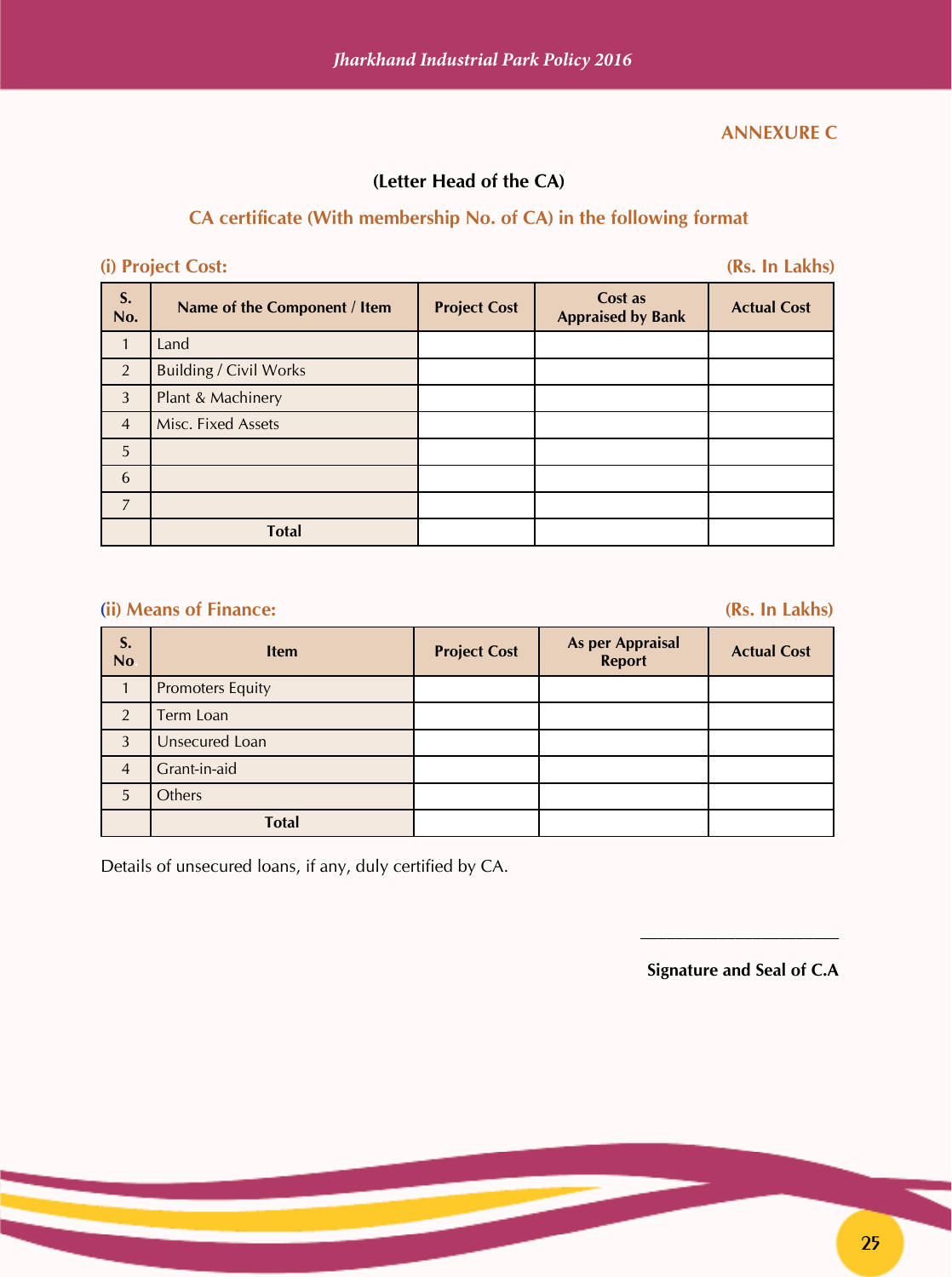#### **ANNEXURE D**

#### **(Letter Head of the CA)**

#### **Proforma as per GFR 19-A**

#### **(See GF Rule 212 (1))**

| Sl. No. | Letter No. & Date | <b>Amount</b> |
|---------|-------------------|---------------|
|         |                   |               |

| a) |                                         | Certified that out of Rs.                            | of Grant-in-aid sanctioned during the                               |  |  |  |  |  |
|----|-----------------------------------------|------------------------------------------------------|---------------------------------------------------------------------|--|--|--|--|--|
|    |                                         |                                                      | under this Ministry / Department                                    |  |  |  |  |  |
|    |                                         |                                                      | letter No. given in the margin and Rs. The contract of unspent bal- |  |  |  |  |  |
|    | ance of the previous year, a sum of Rs. |                                                      | has been utilized for the purpose                                   |  |  |  |  |  |
|    | of                                      | for which it was sanctioned, that the balance of Rs. |                                                                     |  |  |  |  |  |
|    |                                         | remaining un-utilized at the end of the year         | has been surrendered to Government                                  |  |  |  |  |  |
|    | (vide No.                               | dated                                                | ) will be adjusted towards the grants-in-aid                        |  |  |  |  |  |
|    | payable during the next year            |                                                      |                                                                     |  |  |  |  |  |

b) Certified that I have satisfied myself that conditions on which the grant-in-aid was sanctioned have been dully fulfilled / are being fulfilled and that I have exercised the following checks to see that the money was actually utilized for the purpose for which it was sanctioned.

Kinds of checks exercised:

- 1.
- 2.

3.

Signature (CA)\_\_\_\_\_\_\_\_\_\_\_\_\_\_\_\_\_\_\_

Counter Signature of promoter of company with seal

Designation

Date\_\_\_\_\_\_\_\_\_\_\_\_\_\_\_\_\_\_\_\_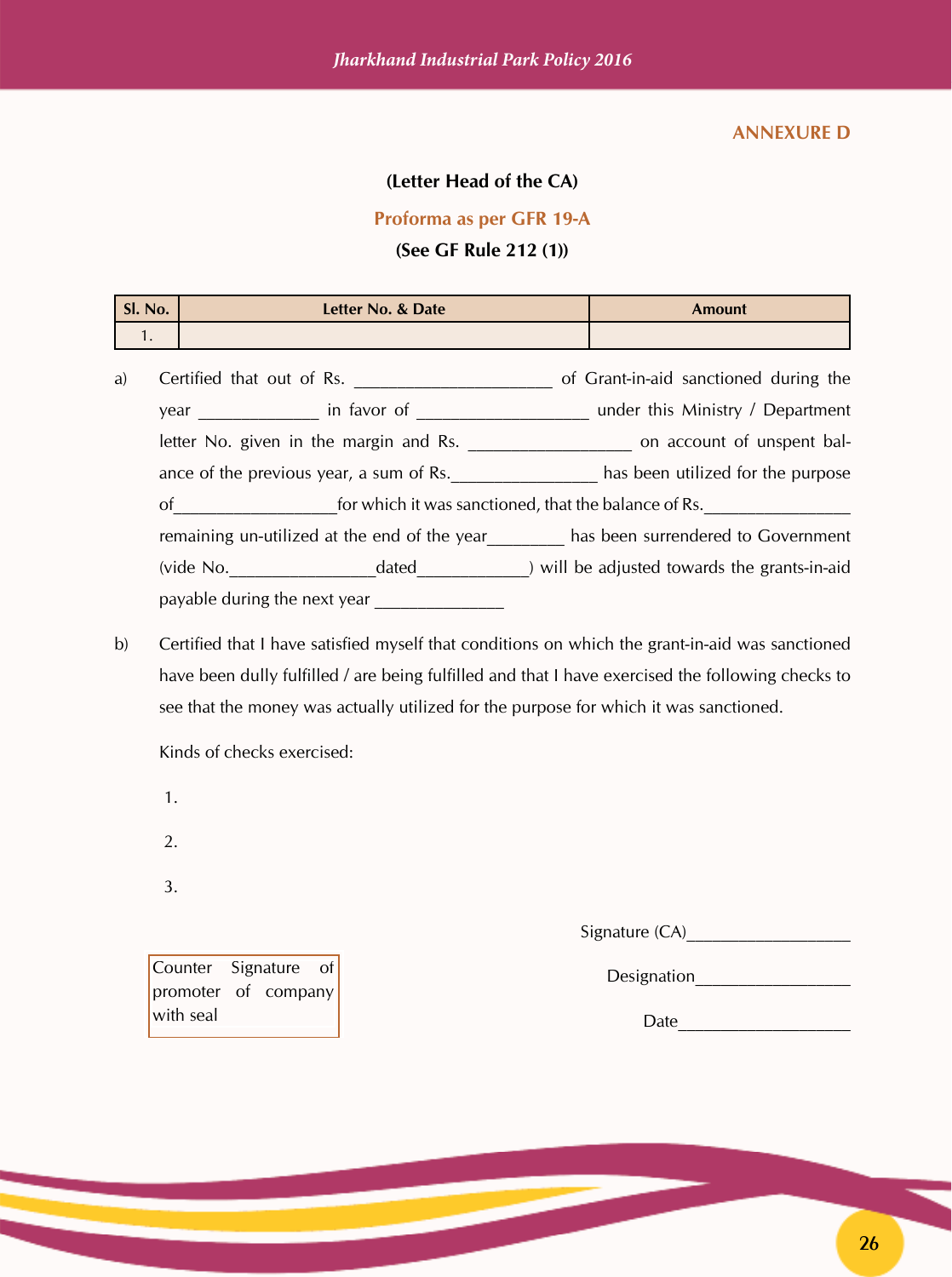#### **ANNEXURE E**

#### **(Letter Head of the Bank)**

### **Certificate**

- a) Certified that this bank has appraised the project of M/s (Name and address of the organization) as per guidelines of the procedure and also sanctioned Term Loan of Rs. **Example 20** lakh
- b) It is further certified that we have released Rs. **Let up that in the lakh (40% of sanctioned** Term Loan) to M/s

\_\_\_\_\_\_\_\_\_\_\_\_\_\_\_\_\_\_\_\_\_\_\_\_\_ (Name and address of the organization)

c) We have no objection in releasing 1st installment of grant if sanctioned by the State Government.

(Signature) \_\_\_\_\_\_\_\_\_\_\_\_\_\_\_\_\_\_\_\_\_\_\_

 $(Name)$ 

(Branch Manager \_\_\_\_\_\_\_\_\_\_\_\_\_\_\_\_\_\_\_\_\_\_\_

(Branch IFSC Code) \_\_\_\_\_\_\_\_\_\_\_\_\_\_\_\_\_\_\_\_\_\_\_

**Director** Directorate of Industries, Government of Jharkhand Ranchi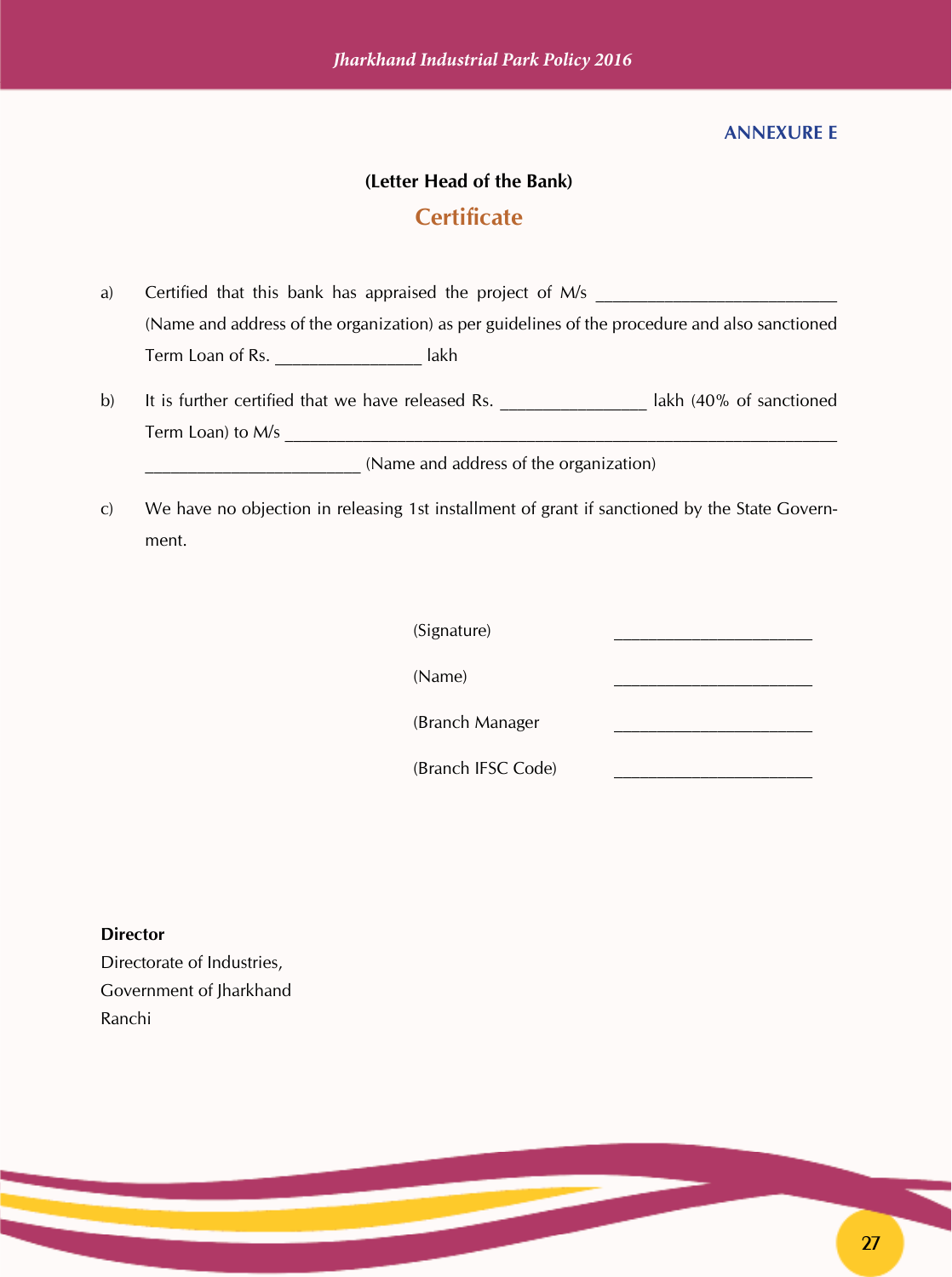#### **ANNEXURE F**

# **(Letter Head of the Bank) Certificate**

- a) Certified that this Bank has appraised the project of  $M/s$ (Name and address of the organization) as per guidelines of the procedure and also sanctioned Term Loan of Rs. **Example 20** and  $\overline{a}$  and  $\overline{b}$  and  $\overline{a}$  and  $\overline{b}$  and  $\overline{a}$
- b) Certified that this bank has released 80% of term loan sanctioned i.e. Rs. lakh and also 1st installment of grant of Rs. \_\_\_\_\_\_\_\_\_\_\_\_\_\_\_\_\_\_\_\_\_\_\_\_\_\_\_\_\_\_\_\_\_\_lakh released by the Directorate of Industries vide Sanction Order No. \_\_\_\_\_\_\_\_\_\_\_\_\_\_\_\_\_\_\_ dated. \_\_\_\_\_\_\_\_\_\_\_\_\_\_\_\_\_\_\_to M/s \_\_\_\_\_\_\_\_\_\_\_\_\_\_\_\_\_\_\_\_\_\_\_\_\_\_\_\_\_\_\_\_\_\_\_\_\_\_ (Name and address of the organization), which has been credited in account number of the organization), which has been credited in account number firm.
- c) We have no objection in releasing 2nd installment of grant if sanctioned by the State Government

 $(Signature)$ 

 $(Name)$ 

(Branch Manager \_\_\_\_\_\_\_\_\_\_\_\_\_\_\_\_\_\_\_\_\_\_\_

(Branch IFSC Code)

**Director**

Directorate of Industries, Government of Jharkhand Ranchi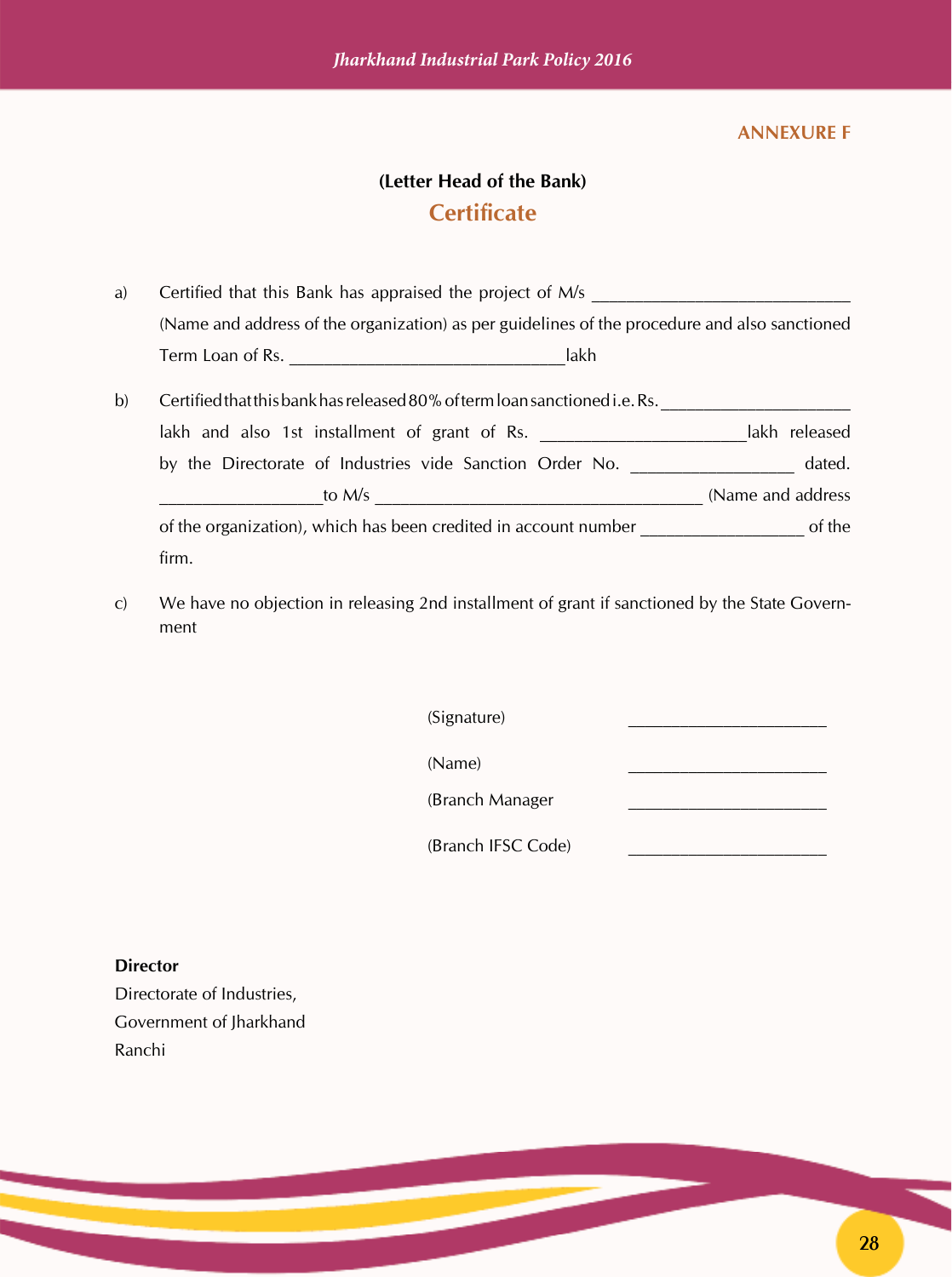#### **ANNEXURE G**

#### **(Letter Head of the Bank)**

#### **Certificate**

- a) Certified that this bank has appraised the project of  $M/s$ (Name and address of the organization) as per guidelines of the procedure and also sanctioned term loan of Rs. \_\_\_\_\_\_\_\_\_\_\_\_\_\_\_\_\_\_\_ lakh
- b) Certified that this bank has released 100% of term loan sanctioned i.e. Rs. \_\_\_\_\_\_\_\_\_ lakh and also 1st installment of Grant of Rs. \_\_\_\_\_\_\_\_\_\_\_\_ lakh released by the Directorate of Industries vide Sanction Order No. \_\_\_\_\_\_\_\_\_\_\_\_\_\_\_\_\_ dated\_\_\_\_\_\_\_\_\_\_\_\_\_\_\_\_\_\_\_\_ & 2nd installment of Grant of Rs. \_\_\_\_\_\_\_\_\_\_\_\_\_\_\_\_\_\_\_\_\_\_\_\_\_\_\_\_\_\_\_\_ lakh released by the Directorate of Industries vide Sanction Order No. \_\_\_\_\_\_\_\_\_\_\_\_\_\_\_\_\_\_\_ Dated \_\_\_\_\_\_\_\_\_\_\_\_\_\_\_\_\_\_\_ to M/s \_\_\_\_\_\_\_\_\_\_\_\_\_\_\_\_\_\_\_\_\_\_\_ (Name and address of the organization), which has been credited in account number\_\_\_\_\_\_\_\_\_\_\_\_\_\_\_\_\_\_\_ of the firm.
- c) We have no objection in releasing 3rd installment of grant if sanctioned by the State Government.

 $(Signature)$ 

 $(Name)$ 

(Branch Manager \_\_\_\_\_\_\_\_\_\_\_\_\_\_\_\_\_\_\_\_\_\_\_

(Branch IFSC Code) \_\_\_\_\_\_\_\_\_\_\_\_\_\_\_\_\_\_\_\_\_\_\_

#### **Director**

Directorate of Industries, Government of Jharkhand Ranchi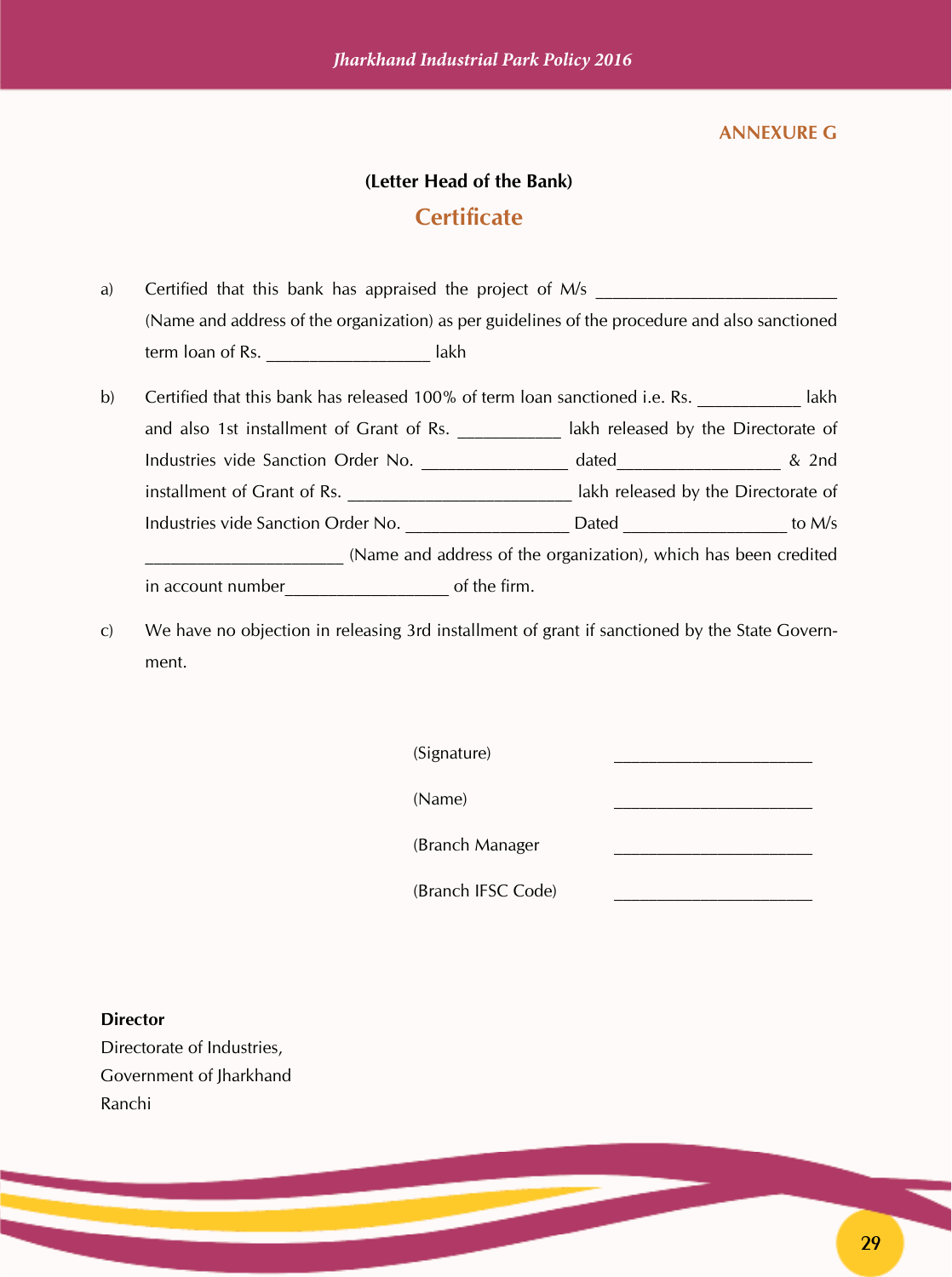#### **ANNEXURE H**

#### **(Letter Head of Chartered Engineer - Civil)**

#### **Format for Item Wise and Cost Wise Details of Technical Civil Works**

Name of the Project:

Location of the Project:

| Sr.<br>No.     | <b>Description</b> | <b>Existing</b><br><b>Infrastructure</b> | <b>New infrastructure</b> |      |                         |                            |
|----------------|--------------------|------------------------------------------|---------------------------|------|-------------------------|----------------------------|
|                |                    | Area<br>(sq. meter)                      | Area<br>(sq. meter)       | Rate | <b>Total</b><br>(lakhs) | Eligible /<br>Non-eligible |
| $\mathbf{1}$   |                    |                                          |                           |      |                         |                            |
| 2              |                    |                                          |                           |      |                         |                            |
| $\mathfrak{Z}$ |                    |                                          |                           |      |                         |                            |
| $\overline{4}$ |                    |                                          |                           |      |                         |                            |
| <b>Total</b>   |                    |                                          |                           |      |                         |                            |

Signature and Seal of Chartered Engineer (Civil)

Date\_\_\_\_\_\_\_\_\_\_\_\_\_\_\_\_\_\_\_\_\_\_\_\_\_\_\_

 $\overline{\phantom{a}}$  , which is a set of the set of the set of the set of the set of the set of the set of the set of the set of the set of the set of the set of the set of the set of the set of the set of the set of the set of th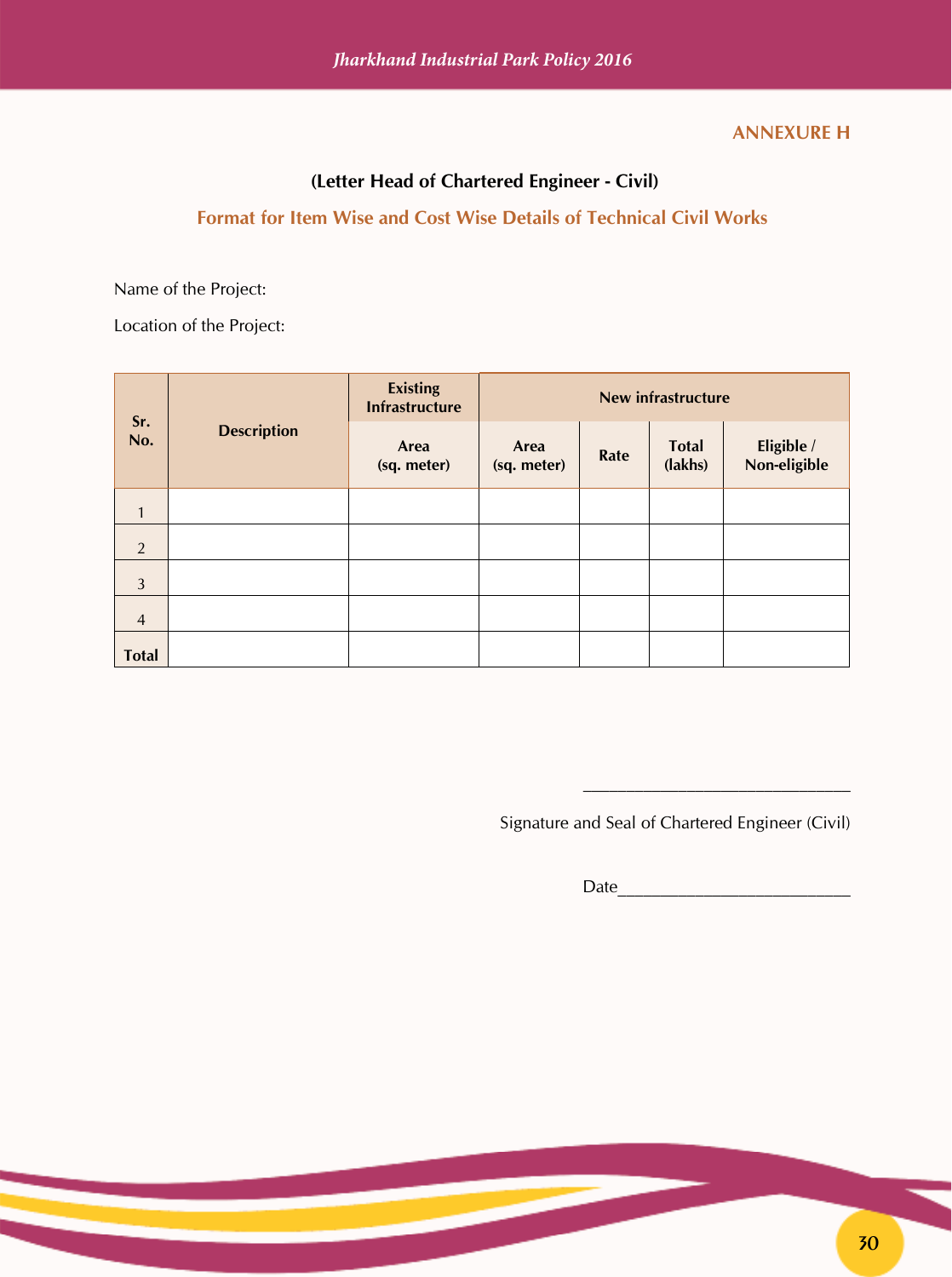#### **ANNEXURE I**

#### **(Letter Head of Chartered Engineer - Mechanical)**

#### **Format for Item Wise and Cost Wise Details of Plant & Machinery**

Name of the Project:

Location of the Project:

|                | <b>Machinery</b> | <b>Existing</b> |          | <b>New</b> |          |      |                  |                           |
|----------------|------------------|-----------------|----------|------------|----------|------|------------------|---------------------------|
| Sr.<br>No.     |                  | No.             | Capacity | No.        | Capacity | Rate | Value<br>(lakhs) | Eligible/Non<br>-eligible |
| $\mathbf{1}$   |                  |                 |          |            |          |      |                  |                           |
| 2              |                  |                 |          |            |          |      |                  |                           |
| $\overline{3}$ |                  |                 |          |            |          |      |                  |                           |
| $\overline{4}$ |                  |                 |          |            |          |      |                  |                           |
| <b>Total</b>   |                  |                 |          |            |          |      |                  |                           |

Signature and Seal of Chartered Engineer (Civil)

Date\_\_\_\_\_\_\_\_\_\_\_\_\_\_\_\_\_\_\_\_\_\_\_\_\_\_\_

 $\mathcal{L}_\text{max}$  and the set of the set of the set of the set of the set of the set of the set of the set of the set of the set of the set of the set of the set of the set of the set of the set of the set of the set of the s

#### **Note:**

- a. Rate and Value of the Machines will be the Basic Cost and should not include any duty, Charges, Taxes, Freight, Insurance, Erection or Installation Charges
- b. Eligible / Non-Eligible will be based on the decision of High Powered Committee as given in this policy